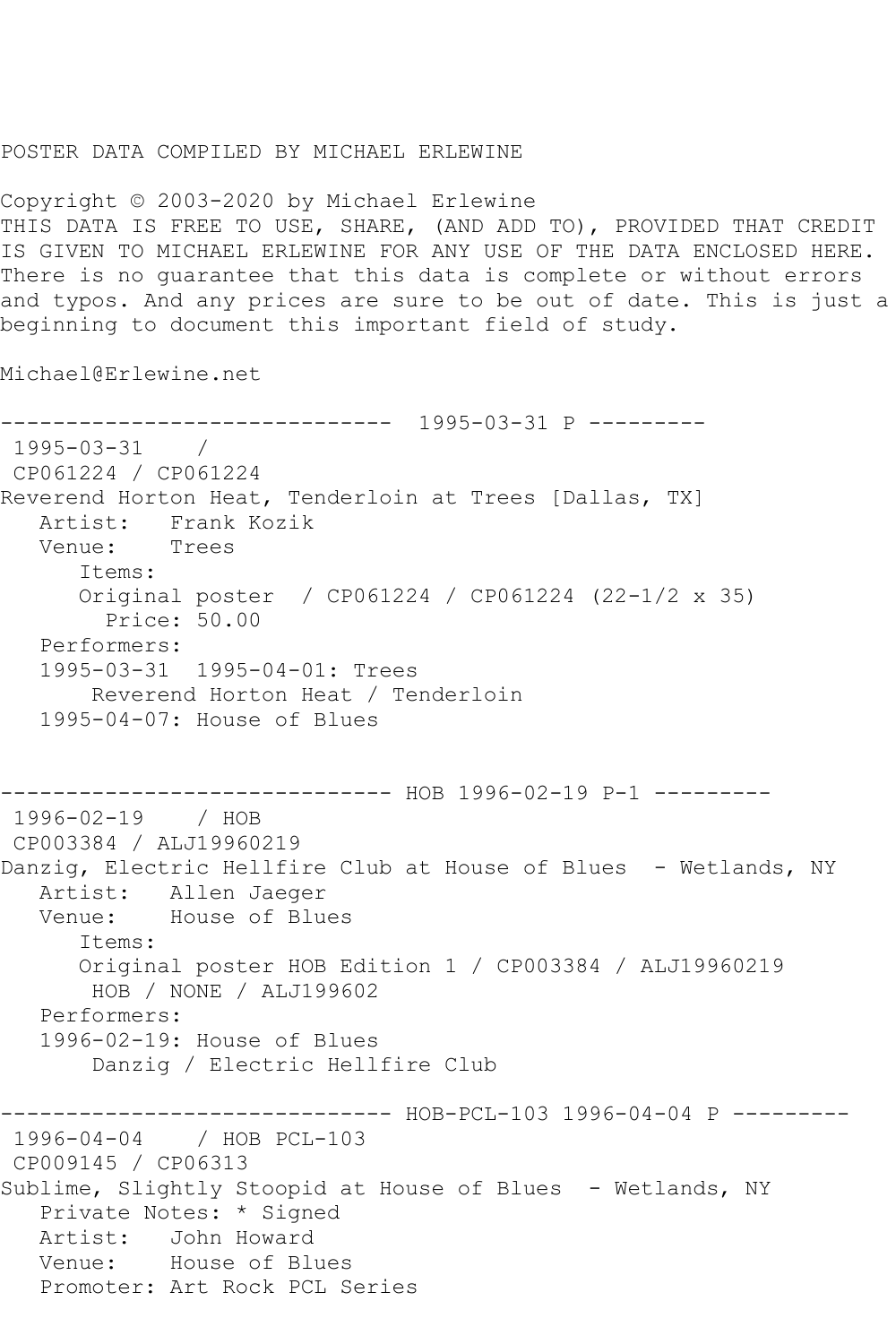Items: Original poster HOB-PCL-103 / CP009145 / CP06313 Price: 250.00 Performers: 1996-04-04: House of Blues Set: PCL Sublime / Slightly Stoopid / Wayne Kramer 1996-04-05: House of Blues Sublime / Greyboy Allstars / Weapon of Choice 1996-04-11: Wetlands House of Blues Sublime / DFL / Wesley Willis / Lordz of Brooklyn ------------------------------ HOB 1996-07-18 P-1 --------- 1996-07-18 / HOB CP012833 / DL19960718 New Riders of the Purple Sage at House of Blues - Wetlands, NY Artist: Dennis Loren Venue: House of Blues Items: Original poster HOB Edition 1 / CP012833 / DL19960718 HOB / NONE / DL1996071 Performers: 1996-07-18: House of Blues New Riders of the Purple Sage ------------------------------ HOB 1996-08-23 P-1 --------- 1996-08-23 / HOB CP012837 / DL19960823 Spirit, Moby Grape at House of Blues - Wetlands, NY Artist: Dennis Loren Venue: House of Blues Items: Original poster HOB Edition 1 / CP012837 / DL19960823 HOB / NONE / DL1996082 Performers: 1996-08-23: House of Blues Spirit / Moby Grape / Big Brother and the Holding Company ----------------------------- HOB 1996-10-24 P-1 ----------1996-10-24 / HOB CP003400 / ALJ19961024 Type O Negative, Life of Agony at House of Blues Artist: Allen Jaeger Venue: House of Blues Items: Original poster HOB Edition 1 / CP003400 / ALJ19961024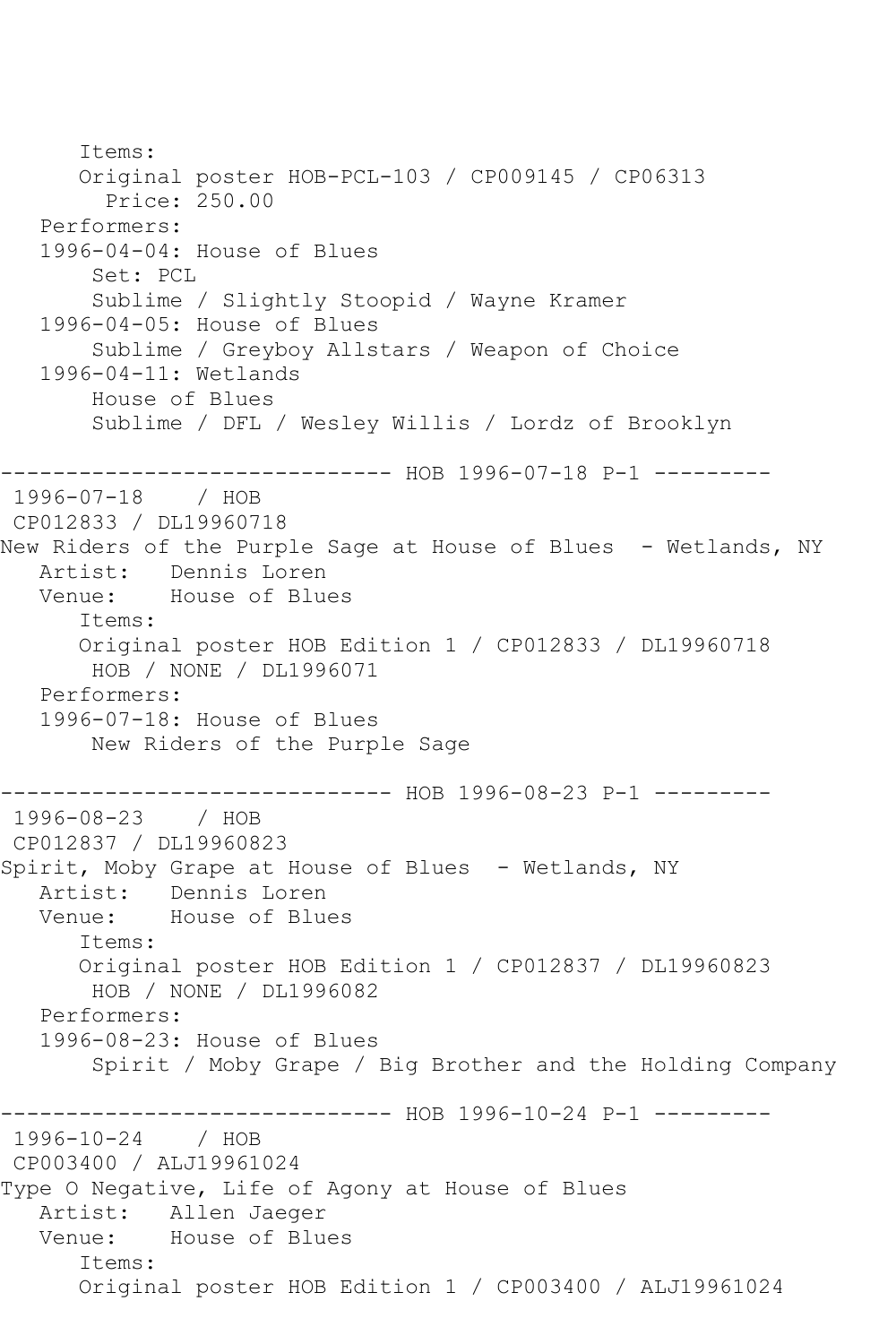HOB / NONE / ALJ199610 Performers: 1996-10-24: House of Blues Type O-Negative / Life of Agony / Floodgate --------- HOB-PCL-168 1997-07-20 P ---------1997-07-20 / HOB PCL-168 CP009303 / CP06471 Misfits, U.S. Bombs at House of Blues Notes: Limited Edition of 500 This item appears in the book 'The Art of Modern Rock' as AMR # 052.4 Private Notes: PCL-168 \* Artist: Alan Forbes Venue: House of Blues Promoter: Art Rock PCL Series Items: Original poster HOB-PCL-168 / CP009303 / CP06471 Price: 100.00 Performers: 1997-07-20: House of Blues Set: PCL Misfits / U.S. Bombs ------------------------------ HOB 1997-08-25 P-1 --------- 1997-08-25 / HOB CP003405 / ALJ19970825 Misfits, Eye Hate God at House of Blues - Wetlands, NY Artist: Allen Jaeger Venue: House of Blues Items: Original poster HOB Edition 1 / CP003405 / ALJ19970825 Performers: 1997-08-25: House of Blues Misfits / Eye Hate God ------------------------------ HOB 1997-08-25 P-1 --------- 1997-08-25 / HOB CP003406 / ALJ19970825A Misfits, Eye Hate God at House of Blues - Wetlands, NY Artist: Allen Jaeger Venue: House of Blues Items: Original poster HOB Edition 1 / CP003406 / ALJ19970825A HOB / NONE / ALJ199708 Performers: 1997-08-25: House of Blues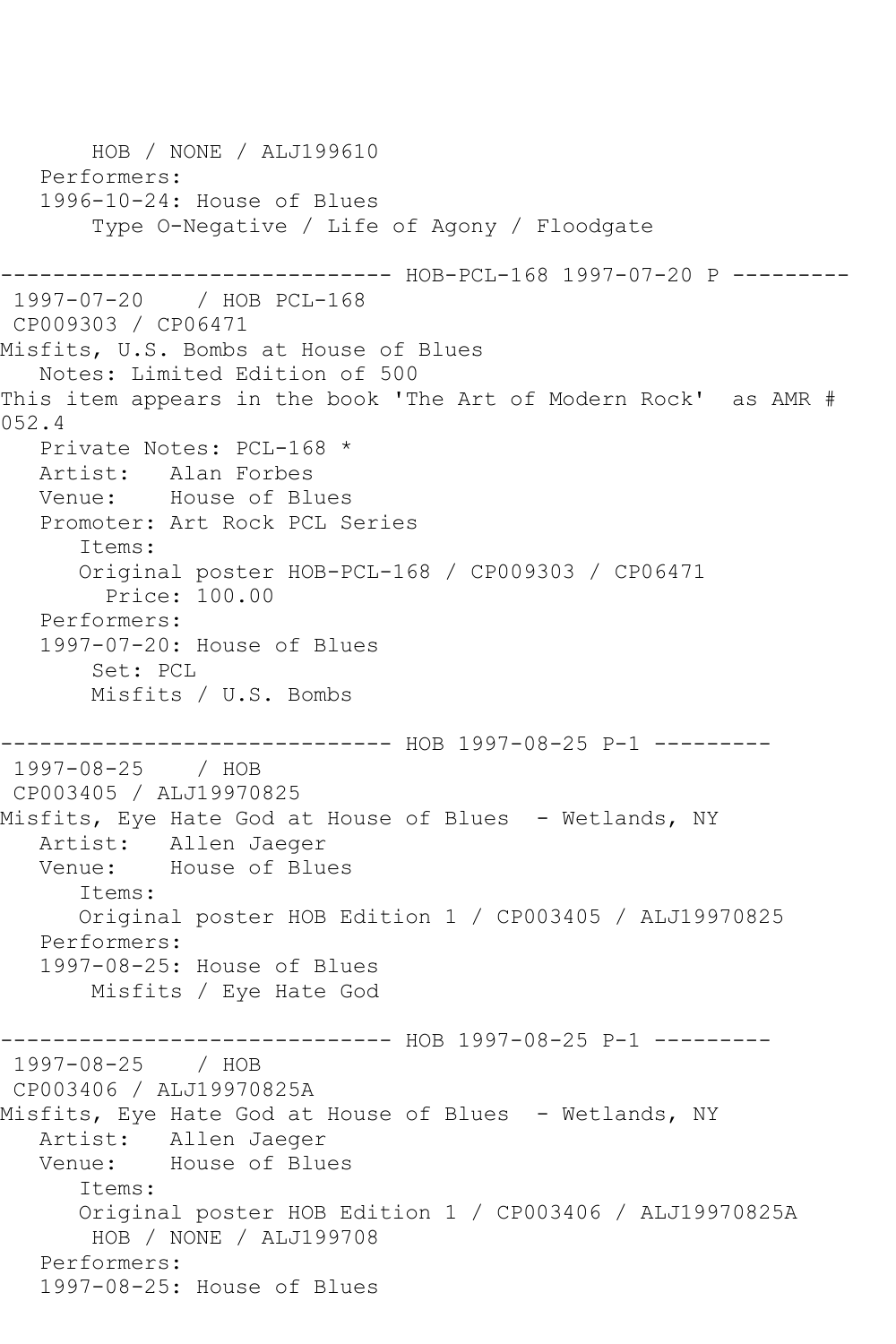Misfits / Eye Hate God ------------------------------ 1998-02-18 P --------- 1998-02-18 / CP051026 / CP051026 Link Wray, Blue Flame Combo at House of Blues [Wetlands, NY] Artist: Stainboy Venue: House of Blues in Orlando Items: Original poster / CP051026 / CP051026 (11 x 17) Performers: 1998-02-18: House of Blues in Orlando Link Wray / Blue Flame Combo / Tarantulas ------------------------------ HOB 1998-03-04 P-1 --------- 1998-03-04 / HOB CP003305 / AJ19980304 Misfits at House of Blues - Wetlands, NY Artist: Allen Jaeger Venue: House of Blues Items: Original poster HOB Edition 1 / CP003305 / AJ19980304 Original poster HOB Edition 1 / CP003414 / ALJ19980304 HOB / NONE / AJ1998030 HOB / NONE / ALJ199803 Performers: 1998-03-04: House of Blues Misfits ------------------------------ HOB 1998-08-01 P-1 --------- 1998-08-01 / HOB CP003309 / AJ19980801 Tricky at House of Blues - Wetlands, NY Artist: Allen Jaeger Venue: House of Blues Items: Original poster HOB Edition 1 / CP003309 / AJ19980801 HOB / NONE / AJ1998080 Performers: 1998-08-01: House of Blues Tricky ------------------------------ 1998-08-20 P --------- 1998-08-20 / CP701606 / CP701606 Lee Scratch Perry, Mad Professor at House of Blues [Wetlands, NY] Notes: Limited Edition of 200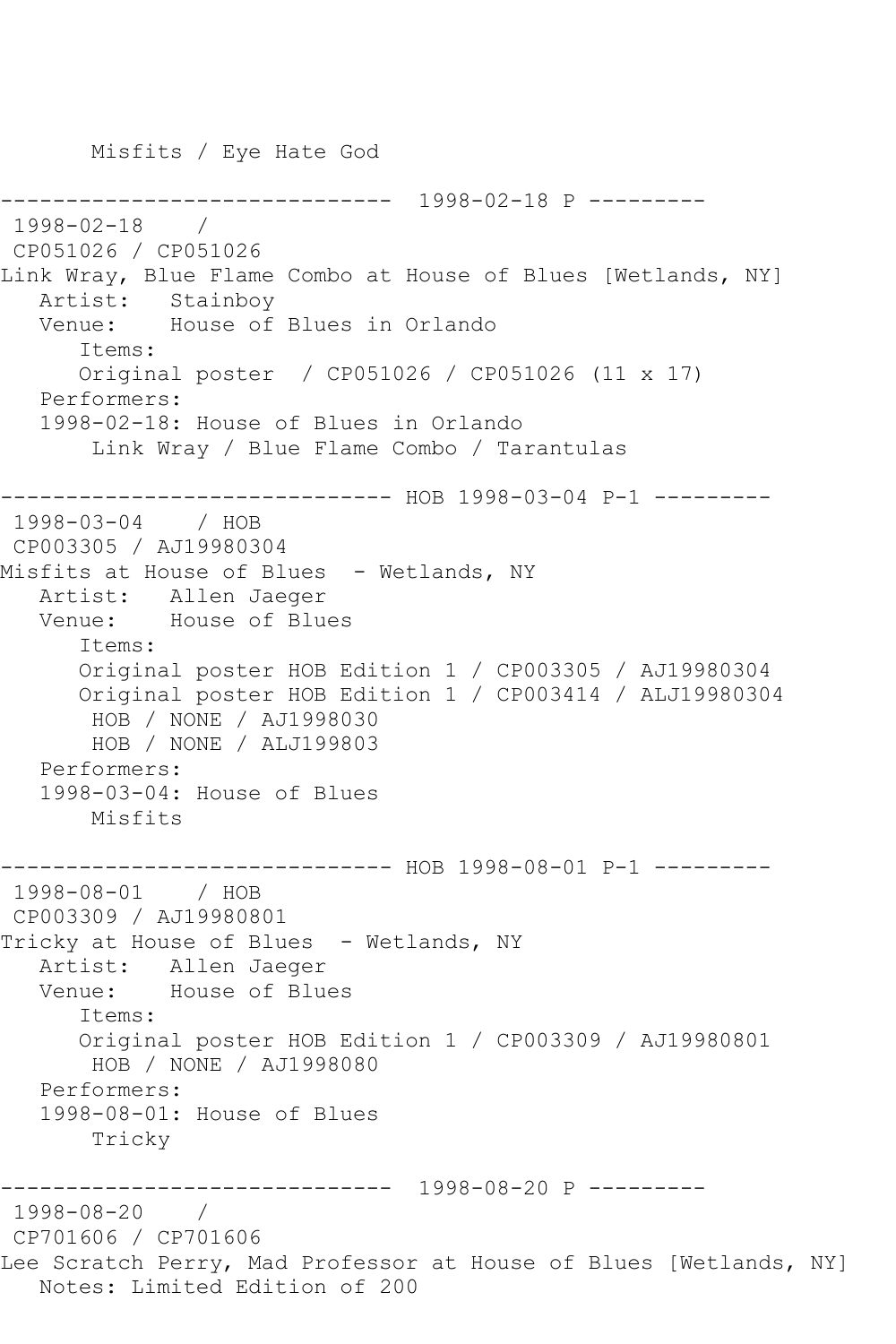This item appears in the book 'The Art of Modern Rock' as AMR # 487.6 Artist: Scott Peek Venue: House of Blues Items: Original poster / CP701606 / CP701606 (12 x 17) Performers: 1998-08-20: House of Blues Lee Scratch Perry / Mad Professor ------------------------------ HOB 1998-09-09 P-1 --------- 1998-09-09 / HOB CP003311 / AJ19980909 Peter Murphy at House of Blues - Wetlands, NY Artist: Allen Jaeger Venue: House of Blues Items: Original poster HOB Edition 1 / CP003311 / AJ19980909 HOB / NONE / AJ1998090 Performers: 1998-09-09: House of Blues Peter Murphy ------------------------------ HOB 1998-10-04 P-1 --------- 1998-10-04 / HOB CP003313 / AJ19981004 Alice Cooper at House of Blues - Wetlands, NY Artist: Allen Jaeger Venue: House of Blues Items: Original poster HOB Edition 1 / CP003313 / AJ19981004 HOB / NONE / AJ1998100 Performers: 1998-10-04: House of Blues Alice Cooper ------------------------------ 1999-01-09 P --------- 1999-01-09 / CP050200 / CP050200 Reverend Horton Heat at House of Blues - Wetlands, NY Artist: Marco Almera Venue: House of Blues Items: Original poster / CP050200 / CP050200 Performers: 1999-01-09 1999-01-10: House of Blues Reverend Horton Heat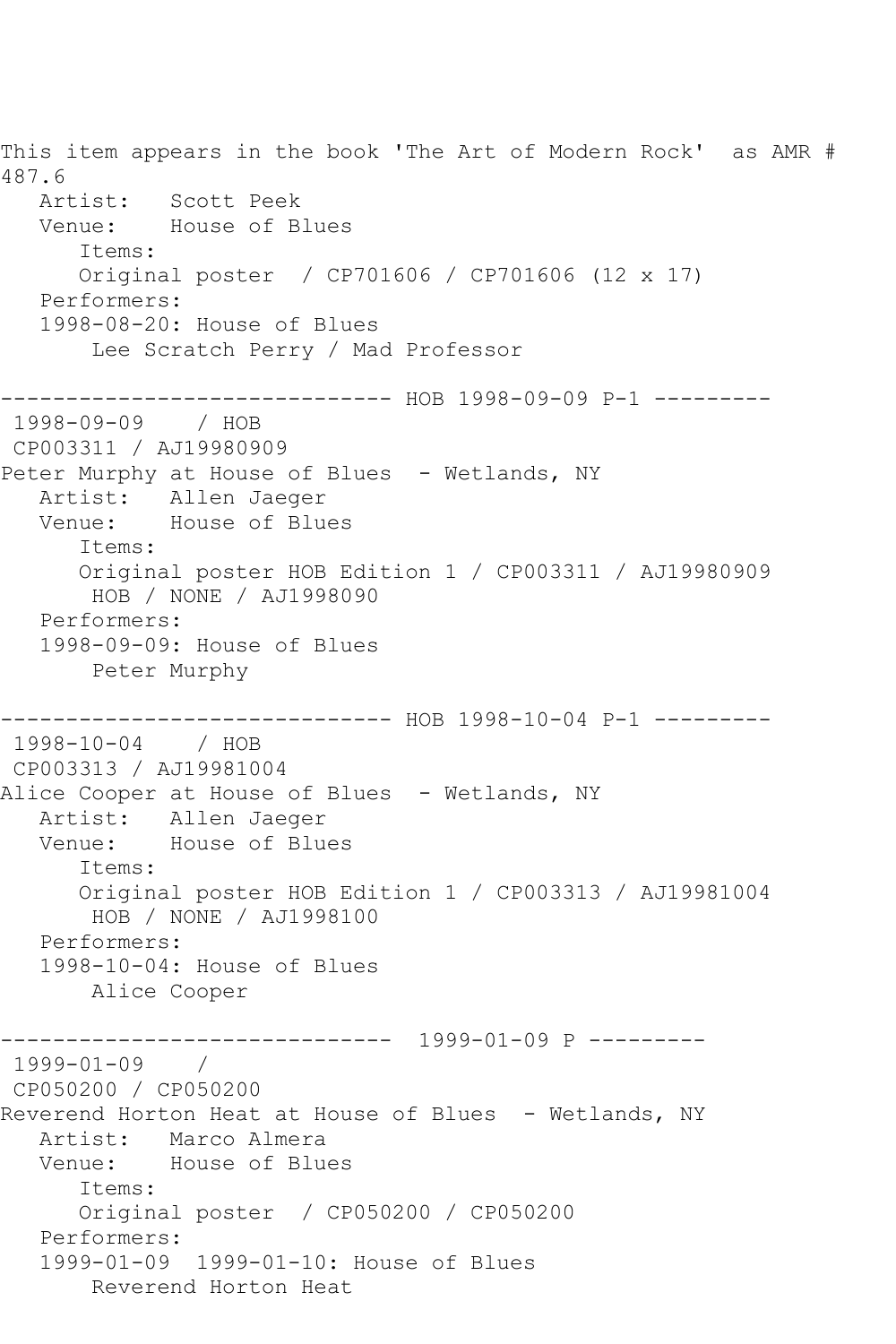------------------------------ HOB 1999-03-22 P-1 --------- 1999-03-22 / HOB CP003319 / AJ19990322 Slayer at House of Blues - Wetlands, NY Artist: Allen Jaeger<br>Venue: House of Blue House of Blues Items: Original poster HOB Edition 1 / CP003319 / AJ19990322 HOB / NONE / AJ1999032 Performers: 1999-03-22: House of Blues Slayer ------------------------------ HOB 1999-03-26 P-1 --------- 1999-03-26 / HOB CP003420 / ALJ19990326 Love and Rockets, Orgy at House of Blues - Wetlands, NY Artist: Allen Jaeger<br>Venue: House of Blue House of Blues Items: Original poster HOB Edition 1 / CP003420 / ALJ19990326 Performers: 1999-03-26: House of Blues Love and Rockets / Orgy ------------------------------ 1999-04-10 P --------- 1999-04-10 / CP051010 / CP051010 Cheap Trick, Nutrajet at House of Blues [Wetlands, NY] Artist: Stainboy Venue: House of Blues in Orlando Items: Original poster / CP051010 / CP051010 (11 x 17) Performers: 1999-04-10: House of Blues in Orlando Cheap Trick / Nutrajet ------------------------------ HOB 1999-08-16 P-1 --------- 1999-08-16 / HOB CP003323 / AJ19990816 Melvins at House of Blues - Wetlands, NY Artist: Allen Jaeger Venue: House of Blues Items: Original poster HOB Edition 1 / CP003323 / AJ19990816 HOB / NONE / AJ1999081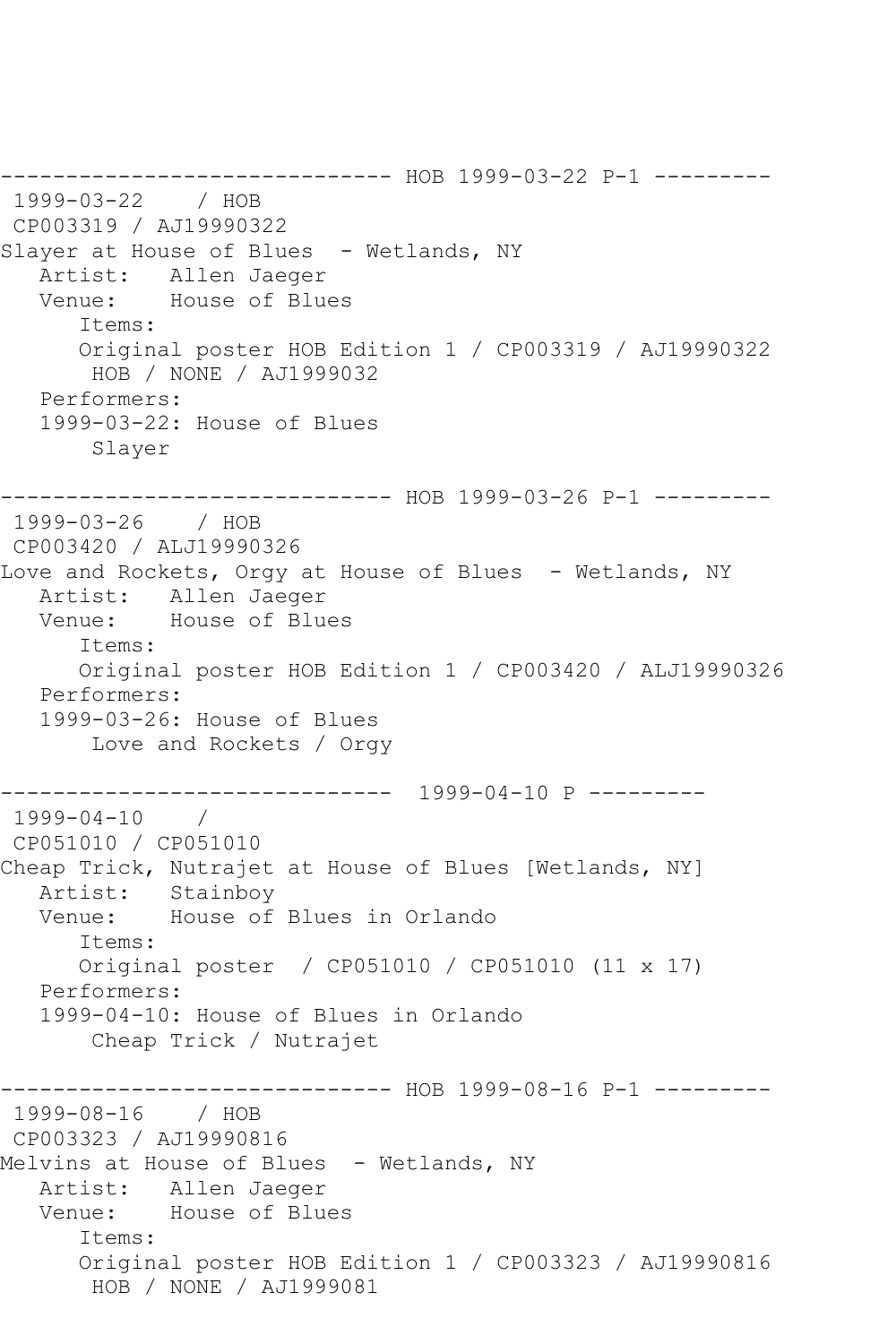Performers: 1999-08-16: House of Blues Melvins ------------------------------ HOB 1999-08-20 P-1 --------- 1999-08-20 / HOB CP003423 / ALJ19990820 Ween, Queens of the Stone Age at House of Blues - Wetlands, NY Artist: Allen Jaeger Venue: House of Blues Items: Original poster HOB Edition 1 / CP003423 / ALJ19990820 HOB / NONE / ALJ199908 Performers: 1999-08-20: House of Blues Ween / Queens of the Stone Age ------------------------------ HOB 1999-08-31 P-1 --------- 1999-08-31 / HOB CP003325 / AJ19990831 Ministry at House of Blues - Wetlands, NY<br>Artist: Allen Jaeqer Allen Jaeger Venue: House of Blues Items: Original poster HOB Edition 1 / CP003325 / AJ19990831 HOB / NONE / AJ1999083 Performers: 1999-08-31: House of Blues Ministry ------------------------------ 1999-08-31 P --------- 1999-08-31 / CP701107 / CP701107 Thrill Kill Kult at House of Blues [Wetlands, NY] Notes: This item appears in the book 'The Art of Modern Rock' as AMR # 313.3 Artist: Vance Kelly Venue: House of Blues Items: Original poster / CP701107 / CP701107 (12 x 22) Performers: 1999-08-31: House of Blues Thrill Kill Kult ------------------------------ HOB 1999-11-10 P-1 --------- 1999-11-10 / HOB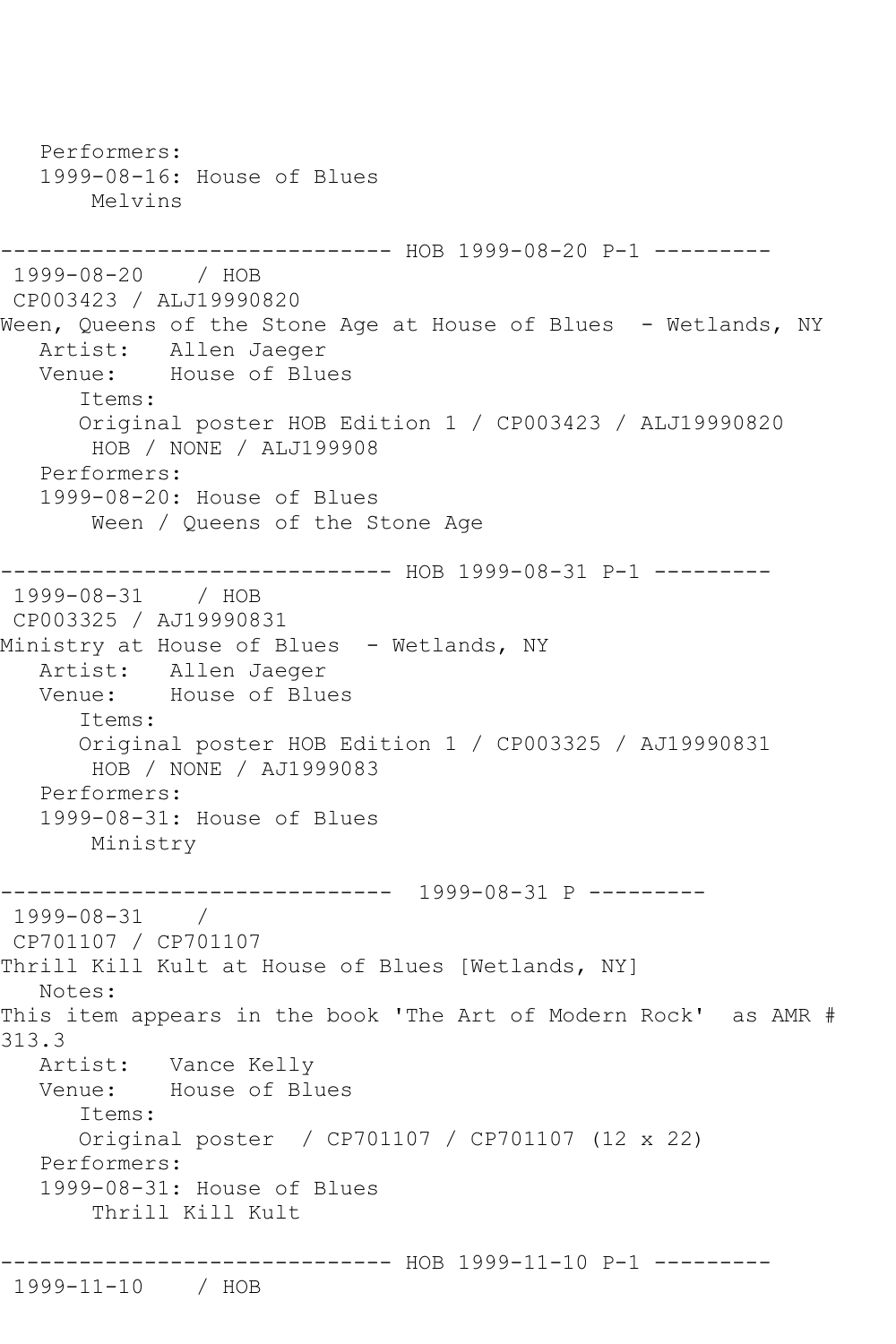CP003331 / AJ19991110 Filter, Strand at House of Blues - Wetlands, NY Artist: Allen Jaeger Venue: House of Blues Items: Original poster HOB Edition 1 / CP003331 / AJ19991110 HOB / NONE / AJ1999111 Performers: 1999-11-10: House of Blues Filter / Strand ------------------------------ 1999-11-12 P ---------  $1999 - 11 - 12$ CP701075 / CP701075 Who at House of Blues [Wetlands, NY] Notes: This item appears in the book 'The Art of Modern Rock' as AMR # 306.2<br>Artist: Uncle Charlie Venue: House of Blues Items: Original poster / CP701075 / CP701075 (18 x 28) Performers: 1999-11-12 1999-11-13: House of Blues Who ------------------------------ HOB 1999-12-07 P-1 --------- 1999-12-07 / HOB CP003427 / ALJ19991207 Insane Clown Posse at House of Blues - Wetlands, NY Artist: Allen Jaeger Venue: House of Blues Items: Original poster HOB Edition 1 / CP003427 / ALJ19991207 HOB / NONE / ALJ199912 Performers: 1999-12-07: House of Blues Insane Clown Posse ------------------------------ HOB 2000-03-16 P-1 ----------2000-03-16 / HOB CP003333 / AJ20000316 Powerman 5000 at House of Blues - Wetlands, NY Artist: Allen Jaeger Venue: House of Blues Items: Original poster HOB Edition 1 / CP003333 / AJ20000316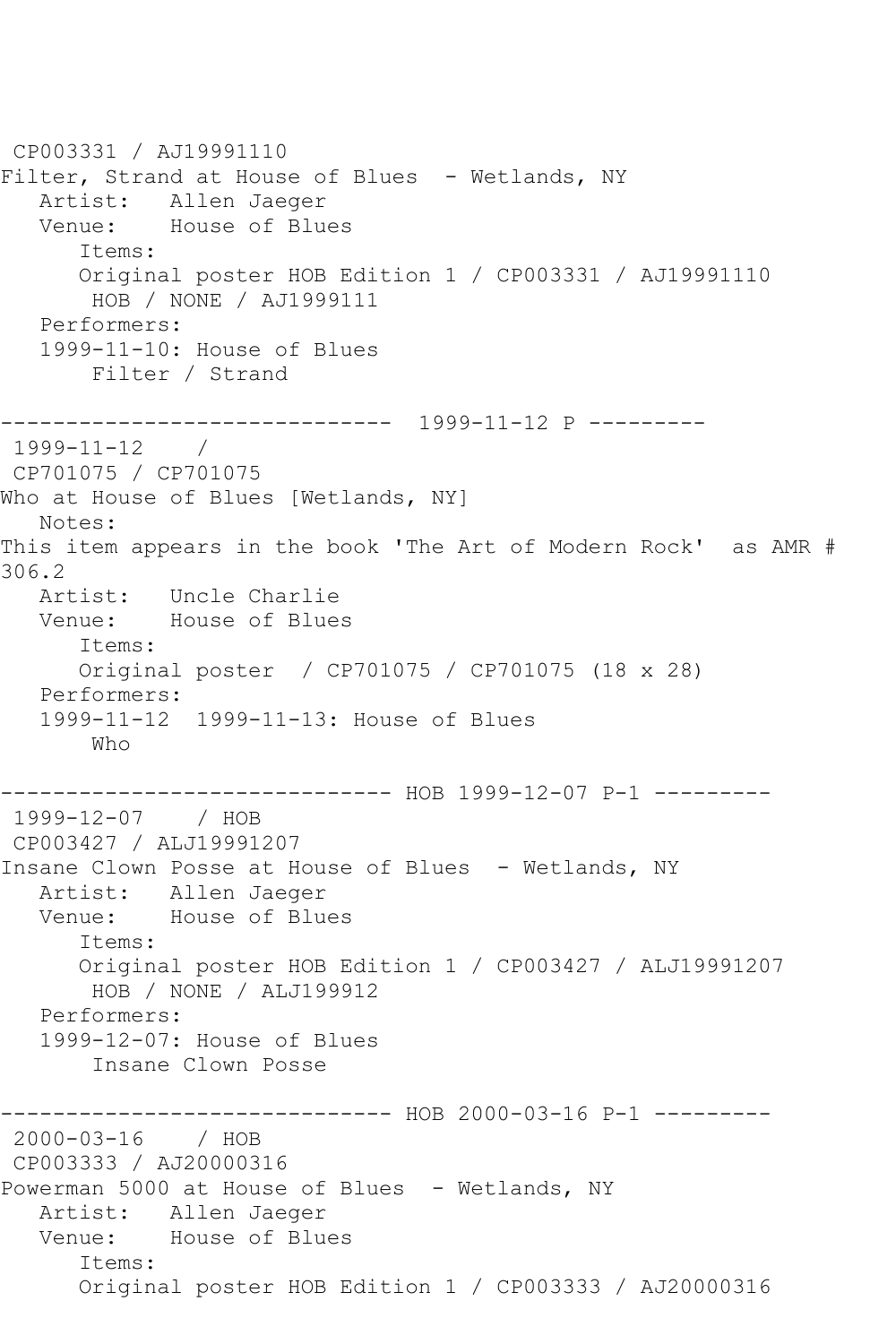HOB / NONE / AJ2000031 Performers: 2000-03-16: House of Blues Powerman 5000 ------------ HOB 2000-03-28 P-1 ---------2000-03-28 / HOB CP003431 / ALJ20000328 Peter Murphy at House of Blues - Wetlands, NY Artist: Allen Jaeger Venue: House of Blues Items: Original poster HOB Edition 1 / CP003431 / ALJ20000328 HOB / NONE / ALJ200003 Performers: 2000-03-28: House of Blues Peter Murphy ------------------------------ HOB 2000-03-29 P-1 --------- 2000-03-29 / HOB CP003335 / AJ20000329 Type O Negative, Coal Chamber at House of Blues Artist: Allen Jaeger Venue: House of Blues Items: Original poster HOB Edition 1 / CP003335 / AJ20000329 HOB / NONE / AJ2000032 Performers: 2000-03-29: House of Blues Type O-Negative / Coal Chamber ------------------------------ 2000-04-14 P ---------  $2000 - 04 - 14$  / CP051239 / CP051239 Muffs, Girl o Rama Tour at House of Blues - Wetlands, NY Artist: Peter Cardoso Venue: House of Blues Items: Original poster / CP051239 / CP051239 Performers: 2000-04-14: House of Blues Muffs / Girl o Rama Tour / Dance Hall Crashers / Buck ------------------------------ HOB 2000-07-10 P-1 --------- 2000-07-10 / HOB CP003337 / AJ20000710 Ween at House of Blues - Wetlands, NY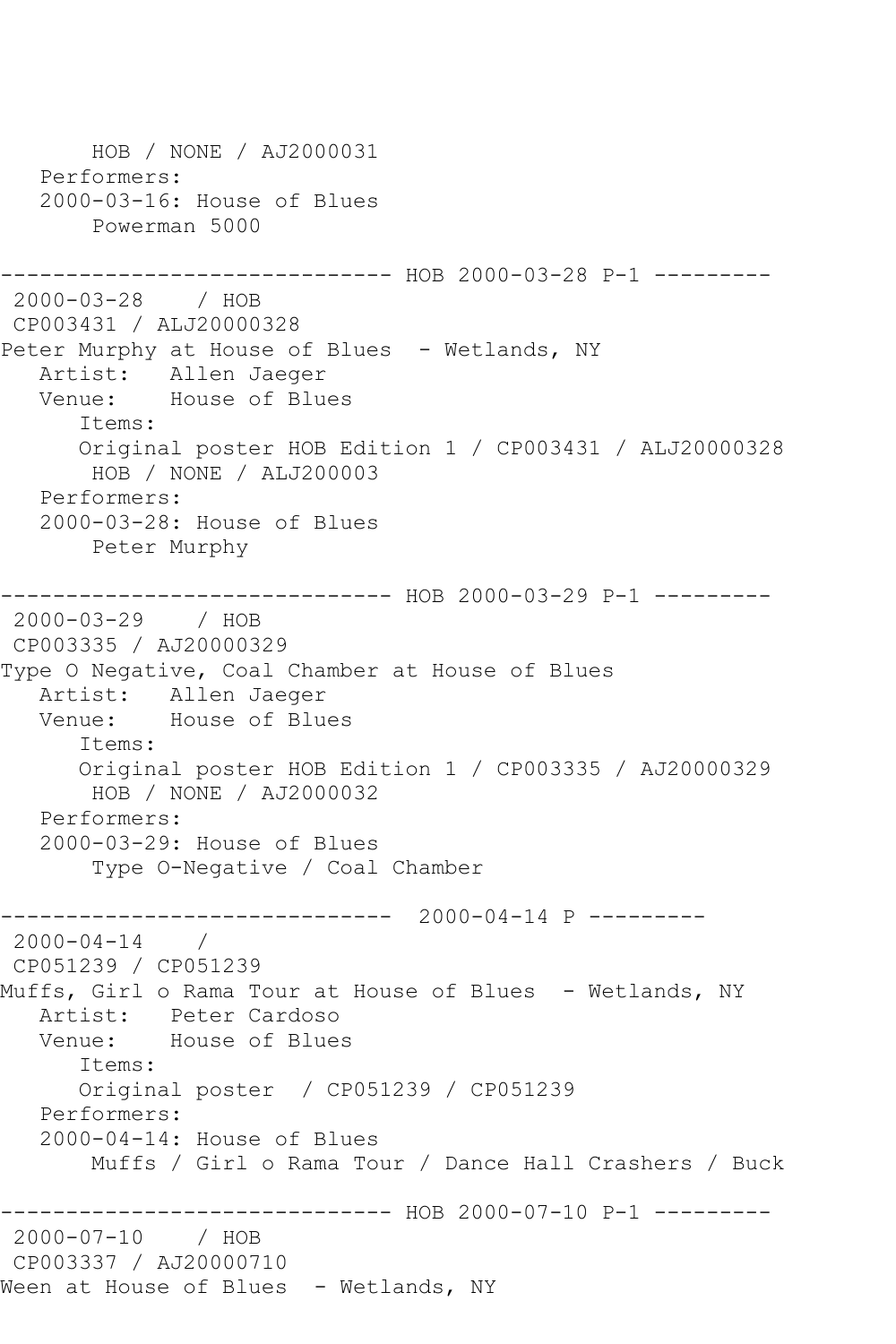Artist: Allen Jaeger<br>Venue: House of Blu House of Blues Items: Original poster HOB Edition 1 / CP003337 / AJ20000710 HOB / NONE / AJ2000071 Performers: 2000-07-10: House of Blues Ween ------------------------------ 2000-08-03 P --------- 2000-08-03 / CP050729 / CP050729 Misfits, Reach the Sky at House of Blues - Wetlands, NY Artist: Jeff Gaither<br>Venue: House of Blue House of Blues Items: Original poster / CP050729 / CP050729 Performers: 2000-08-03: House of Blues Misfits / Reach the Sky / Ignite ------------------------------ 2000-09-27 P --------- 2000-09-27 / CP700824 / CP700824 B. B. King, Buddy Guy at House of Blues [Wetlands, NY] Notes: This item appears in the book 'The Art of Modern Rock' as AMR # 195.3 Artist: Steve Carsella Venue: House of Blues Items: Original poster / CP700824 / CP700824 (24 x 24) Performers: 2000-09-27: House of Blues B. B. King / Buddy Guy / Susan Tedeschi / Corey Harris ------------------------------ HOB 2000-10-31 P-1 --------- 2000-10-31 / HOB CP003339 / AJ20001031 Misfits at House of Blues - Wetlands, NY Artist: Allen Jaeger Venue: House of Blues Items: Original poster HOB Edition 1 / CP003339 / AJ20001031 HOB / NONE / AJ2000103 Performers: 2000-10-31: House of Blues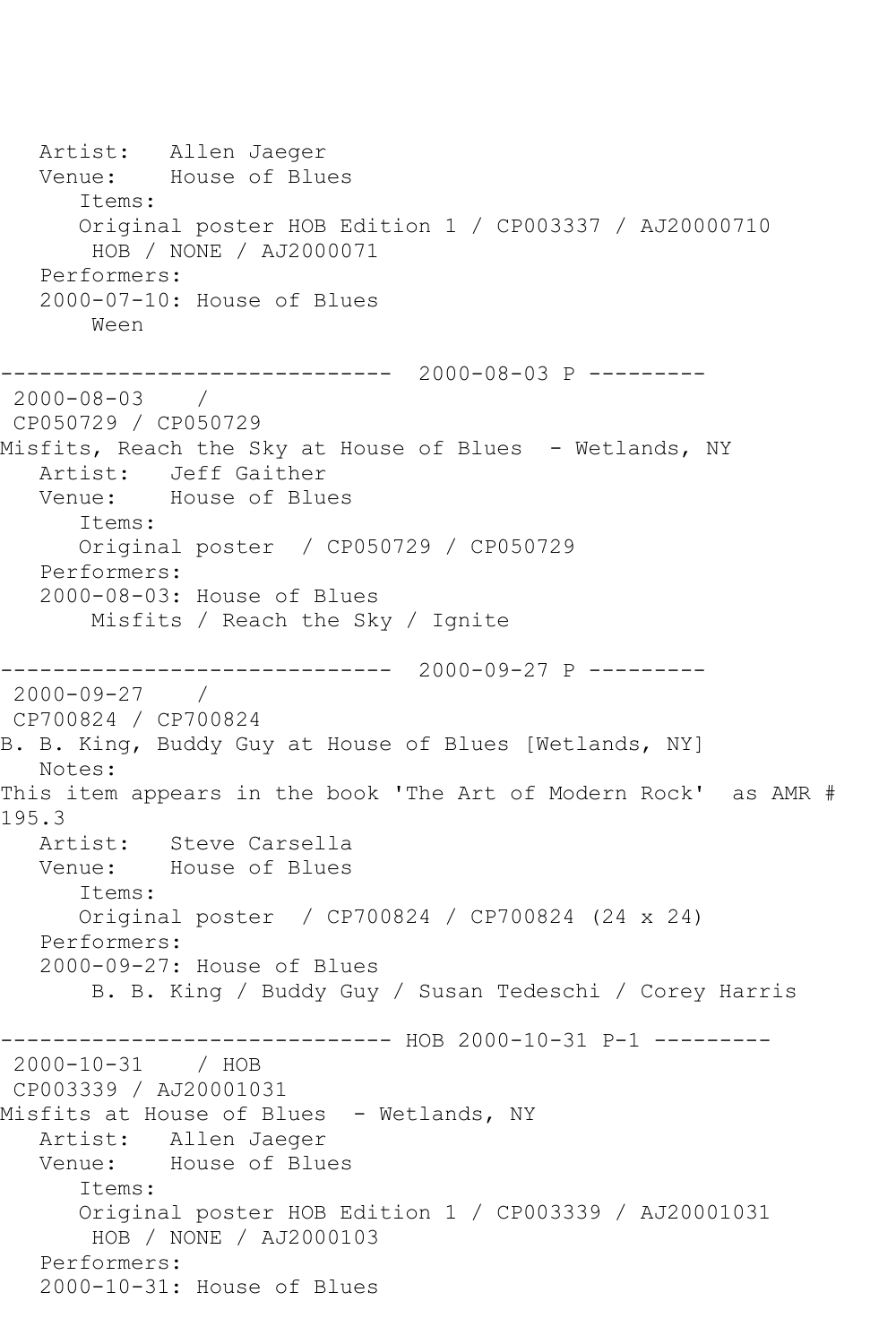Misfits

------------------------------ 2000-11-12 P --------- 2000-11-12 / CP030445 / NM10394 Who, Eddie Vedder at Chicago's house of Blues Event: Benefit for Maryville Academy Venue: Chicago's House of Blues Items: Original poster / CP030445 / NM10394 (11 x 17) Notes: YOU NEED THIS IMAGE Performers: 2000-11-12: Chicago's House of Blues Who / Eddie Vedder / C-Average ------------------------------ HOB 2000-12-31 P --------- 2000-12-31 / HOB CP030963 / NM10912 Guns N' Roses at House of Blues, Las Vegas - Las Vegas, NV Venue: House of Blues, Las Vegas Items: Original poster HOB / CP030963 / NM10912 Performers: 2000-12-31: House of Blues, Las Vegas Guns N' Roses ------------------------------ 2001-03-24 P --------- 2001-03-24 / CP700823 / CP700823 Aretha Franklin at House of Blues [Wetlands, NY] Notes: This item appears in the book 'The Art of Modern Rock' as AMR # 195.2 Artist: Steve Carsella Venue: House of Blues Items: Original poster / CP700823 / CP700823 (16 x 26) Performers: 2001-03-24: House of Blues Aretha Franklin ------------------------------ 2001-05-23 P --------- 2001-05-23 / CP701592 / CP701592 Iggy Pop at House of Blues [Wetlands, NY] Notes: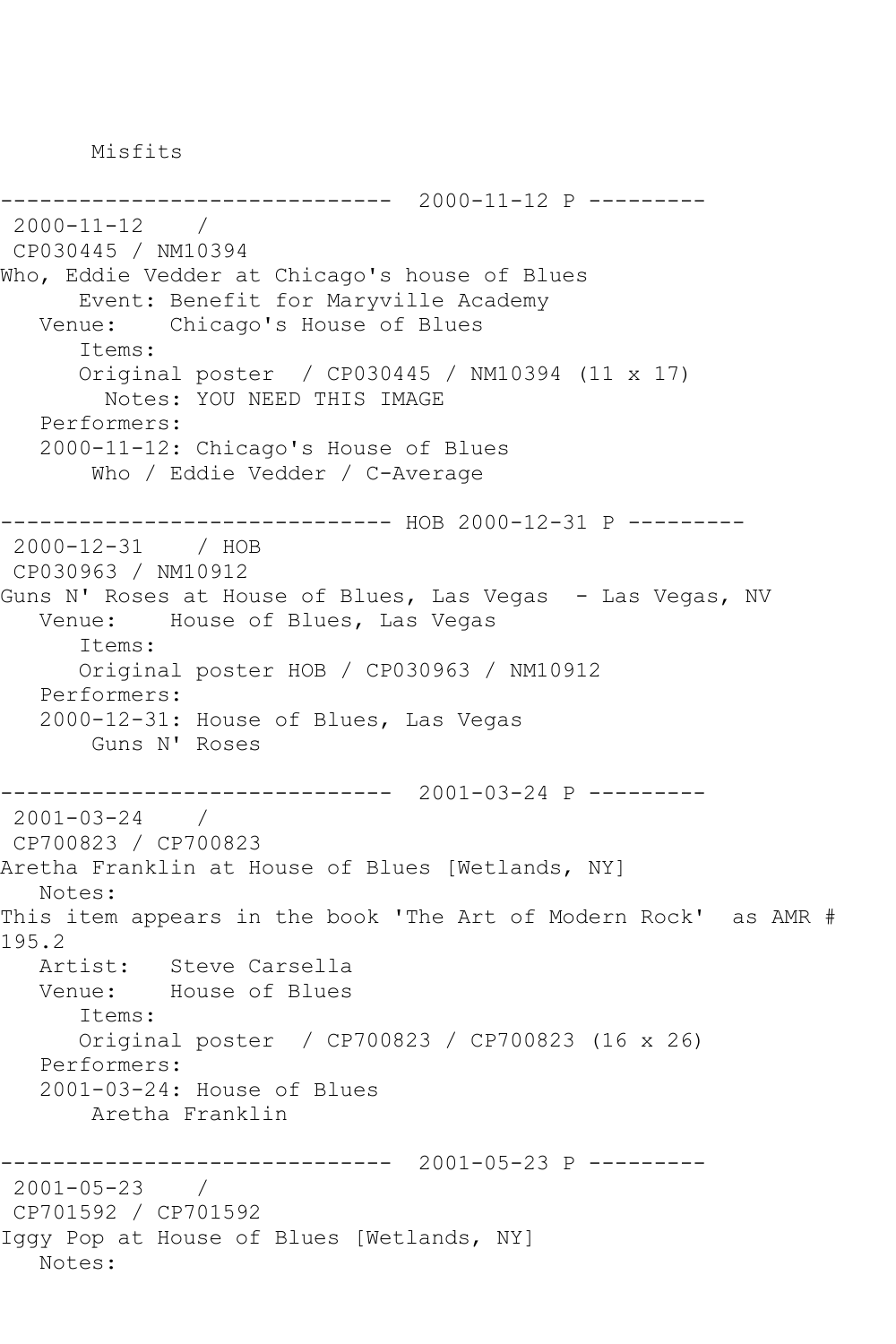This item appears in the book 'The Art of Modern Rock' as AMR # 486.2 Artist: Thomas Scott Venue: House of Blues Items: Original poster / CP701592 / CP701592 (11 x 17) Performers: 2001-05-23: House of Blues Iggy Pop ------------------------------ HOB-MA-2202 2002-02-09 P --------- 2002-02-09 / HOB MA-2202 CP009327 / CP06495 Lovehammers, Dan Darrah at House of Blues - Wetlands, NY Private Notes: Arminski Artist: Mark Arminski Venue: House of Blues Items: Original poster HOB-MA-2202 / CP009327 / CP06495 Price: 30.00 Handbill HOB-MA-2202 / CP009348 / CP06516 Price: 2.00 Performers: 2002-02-09: House of Blues Lovehammers / Dan Darrah / Wish / Red Wanting Blue / Aural Pleasure ------------------------------ 2002-02-28 P ---------  $2002 - 02 - 28$ CP030165 / NM10114 Sound Tribe Sector 9 at Belly Up Tavern - San Diego, CA Venue: Belly Up Tavern Items: Original poster / CP030165 / NM10114 (14 x 18) Performers: 2002-02-28 2002-03-01 ?: Belly Up Tavern Sound Tribe Sector 9 ------------------------------ HOB 2002-04-20 P --------- 2002-04-20 / HOB CP031112 / NM11062 Rancid, NOFX at House of Blues, LA Venue: House of Blues, New Orleans Items: Original poster HOB / CP031112 / NM11062 (11 x 17) Performers: 2002-04-20: House of Blues, New Orleans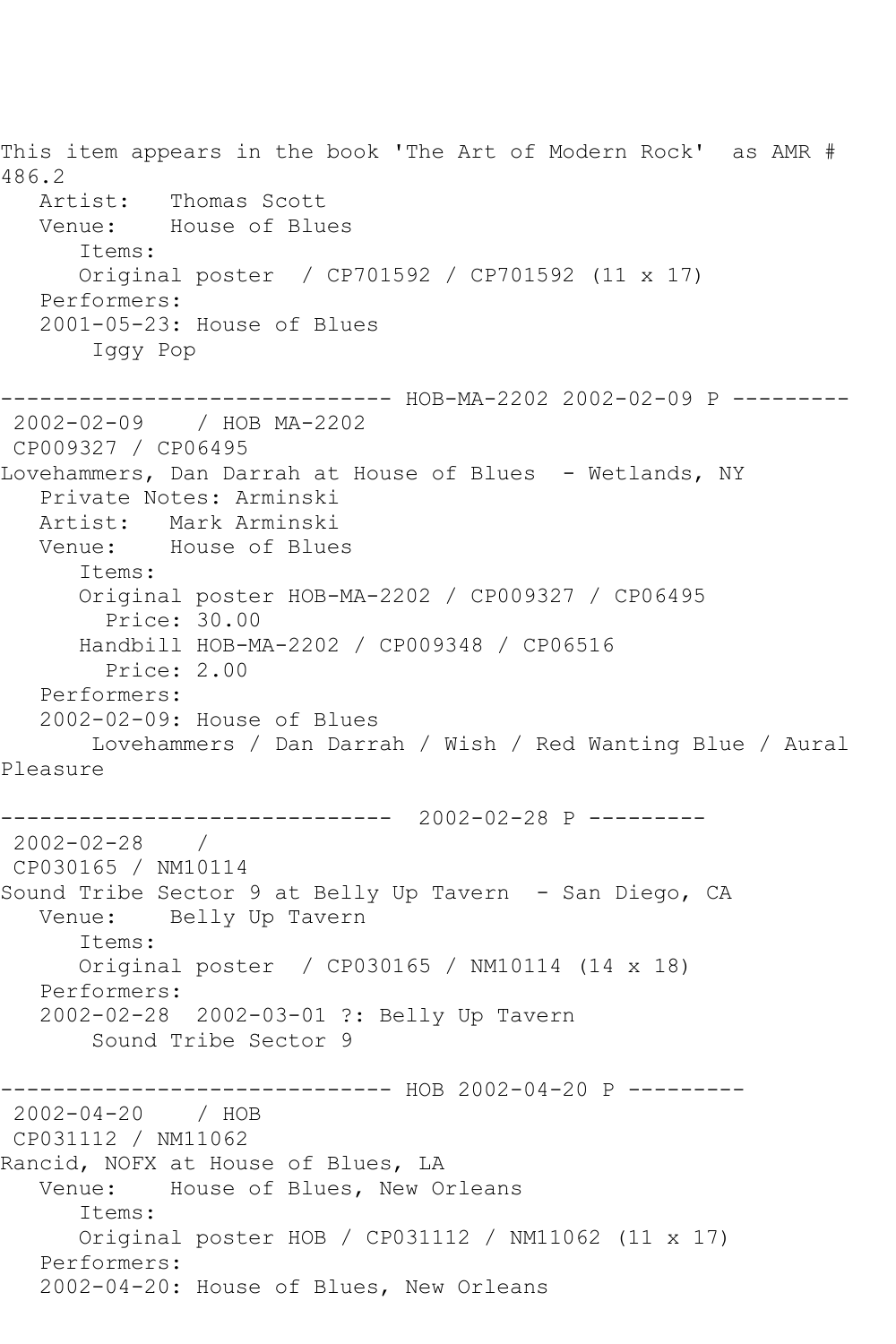Rancid / NOFX

```
------------------------------ 2002-06-01 P ---------
2002-06-01 / 
CP050511 / CP050511
Warlocks, End at Tulag
    Artist: Darren Grealish
    Venue: Tulag
       Items:
       Original poster / CP050511 / CP050511
    Performers:
    2002-06-01: Tulag
        Warlocks
    2002-06-03: Pub
        Warlocks
    2002-06-05: 7th Street Eatery
        Warlocks
    2002-06-06: Cactus Club
        Warlocks
    2002-06-07: Schuba's
        Warlocks
    2002-06-08: Magic Stick
        Warlocks
    2002-06-09: Drag Shop
        Warlocks
    2002-06-11: Horseshoe
        Warlocks
    2002-06-12: Khyber
        Warlocks
    2002-06-14: Mercury Lounge
        Warlocks
    2002-06-15: Maxwell's
        Warlocks
    2002-06-16: Shout Party
        Warlocks
    2002-06-17: Black Cat
        Warlocks
    2002-06-19: Local 506
        Warlocks
    2002-06-21: End
        End
    2002-06-22: Echo
        Warlocks
    2002-06-24: Nick
        Warlocks
    2002-06-25: Young Avenue Deli
        Warlocks
```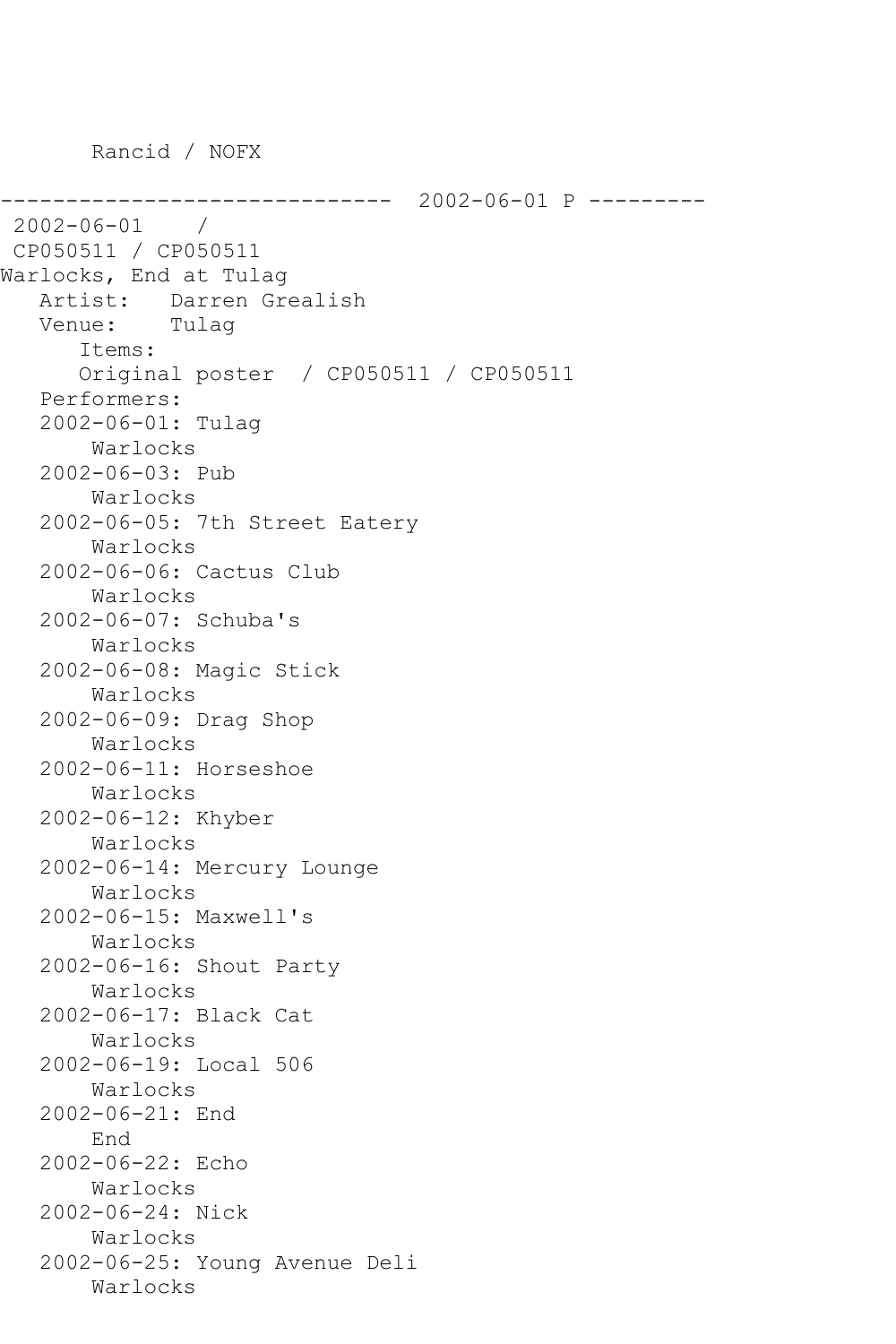2002-06-26: House of Blues Warlocks 2002-06-27: 2002-06-28: Stubb's Warlocks 2002-06-29: Club Clearview Warlocks ------------------------------ 2002-08-06 P --------- 2002-08-06 / CP051429 / CP051429 Tragically Hip at Gothic Theater - Reno, NV Artist: Will Ruocco Venue: Gothic Theater Items: Original poster / CP051429 / CP051429 Performers: 2002-08-06 2002-08-07: Gothic Theater Tragically Hip 2002-08-08: House of Blues Tragically Hip 2002-08-10: Celebrity Theater Tragically Hip 2002-08-10: Celebrity Theater Tragically Hip ------------------------------ HOB 2002-08-08 P ---------2002-08-08 / HOB CP047072 / CP047072 Mind Driver, Lit at House of Blues Artist: Hand Carved Graphics (Michael Buchmiller) Venue: House of Blues Items: Original poster HOB / CP047072 / CP047072 Performers: 2002-08-08: House of Blues Mind Driver / LIT ------------------------------ 2002-08-11 P --------- 2002-08-11 / CP051433 / CP051433 Tragically Hip at 4th and B Artist: Will Ruocco Venue: 4th and B, San Diego Items: Original poster / CP051433 / CP051433 Performers: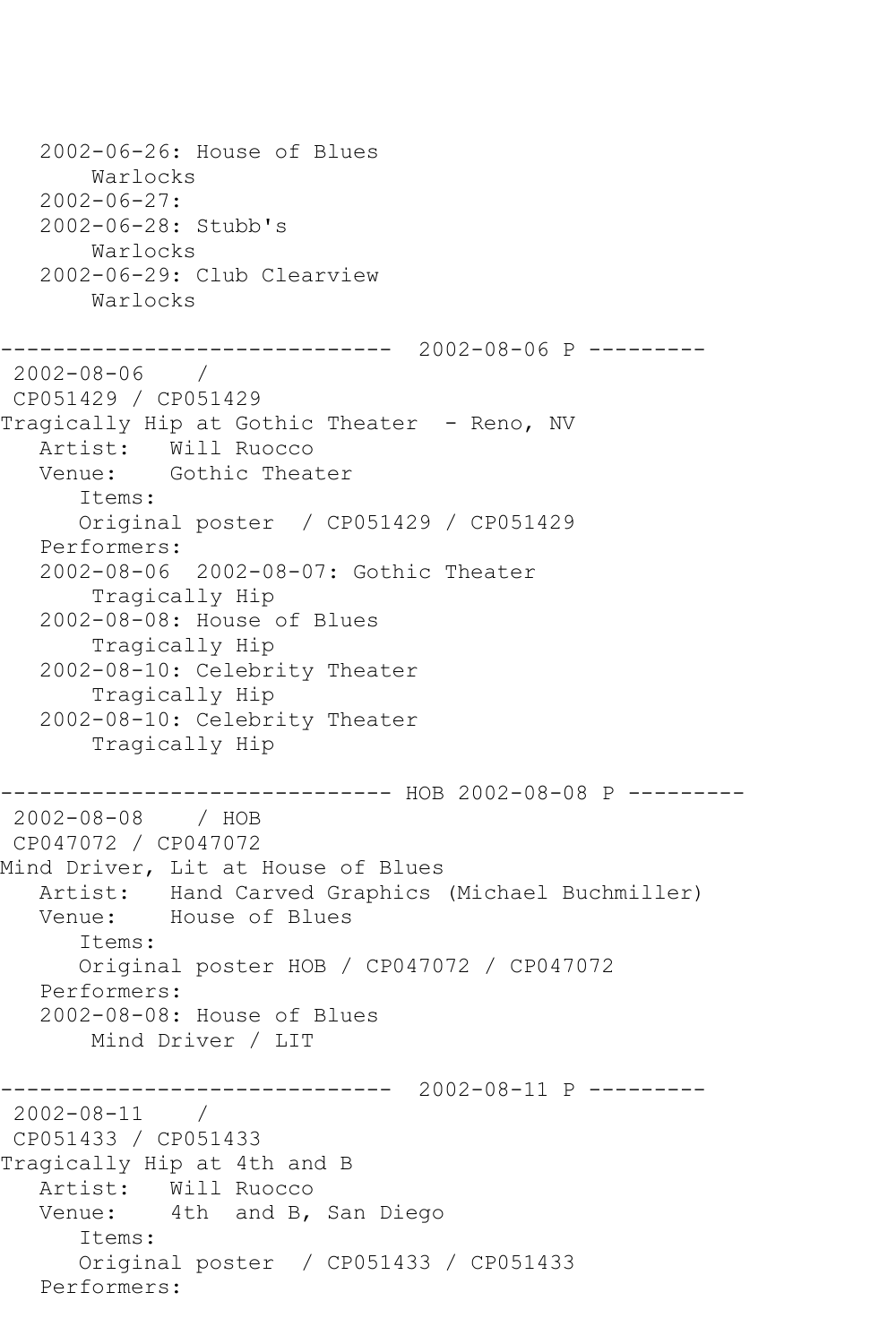2002-08-11: 4th and B, San Diego Tragically Hip 2002-08-13: House of Blues Tragically Hip 2002-08-15 2002-08-16: House of Blues Tragically Hip 2002-08-17 2002-08-18: Fillmore Tragically Hip ------------------------------ HOB 2002-09-25 P --------- 2002-09-25 / HOB CP030814 / NM10763 Queens of Stone Age at House of Blues Venue: House of Blues Items: Original poster HOB / CP030814 / NM10763 (28 x 20) Performers: 2002-09-25: House of Blues Queens of the Stone Age ------------------------------ 2002-09-25 P --------- 2002-09-25 / CP050492 / CP050492 Queens of the Stoneage at House of Blues - Wetlands, NY Artist: Darren Grealish<br>Venue: House of Blues House of Blues Items: Original poster / CP050492 / CP050492 Performers: 2002-09-25: House of Blues Queens of the Stone Age ------------------------------ HOB 2002-10-05 P ---------2002-10-05 / HOB CP030813 / NM10762 Bob Dylan at House of Blues - Wetlands, NY<br>Venue: House of Blues House of Blues Items: Original poster HOB / CP030813 / NM10762 (19 x 13) Performers: 2002-10-05: House of Blues Bob Dylan ------------------------------ 2002-10-31 P --------- 2002-10-31 / CP050199 / CP050199 Psychobilly Halloween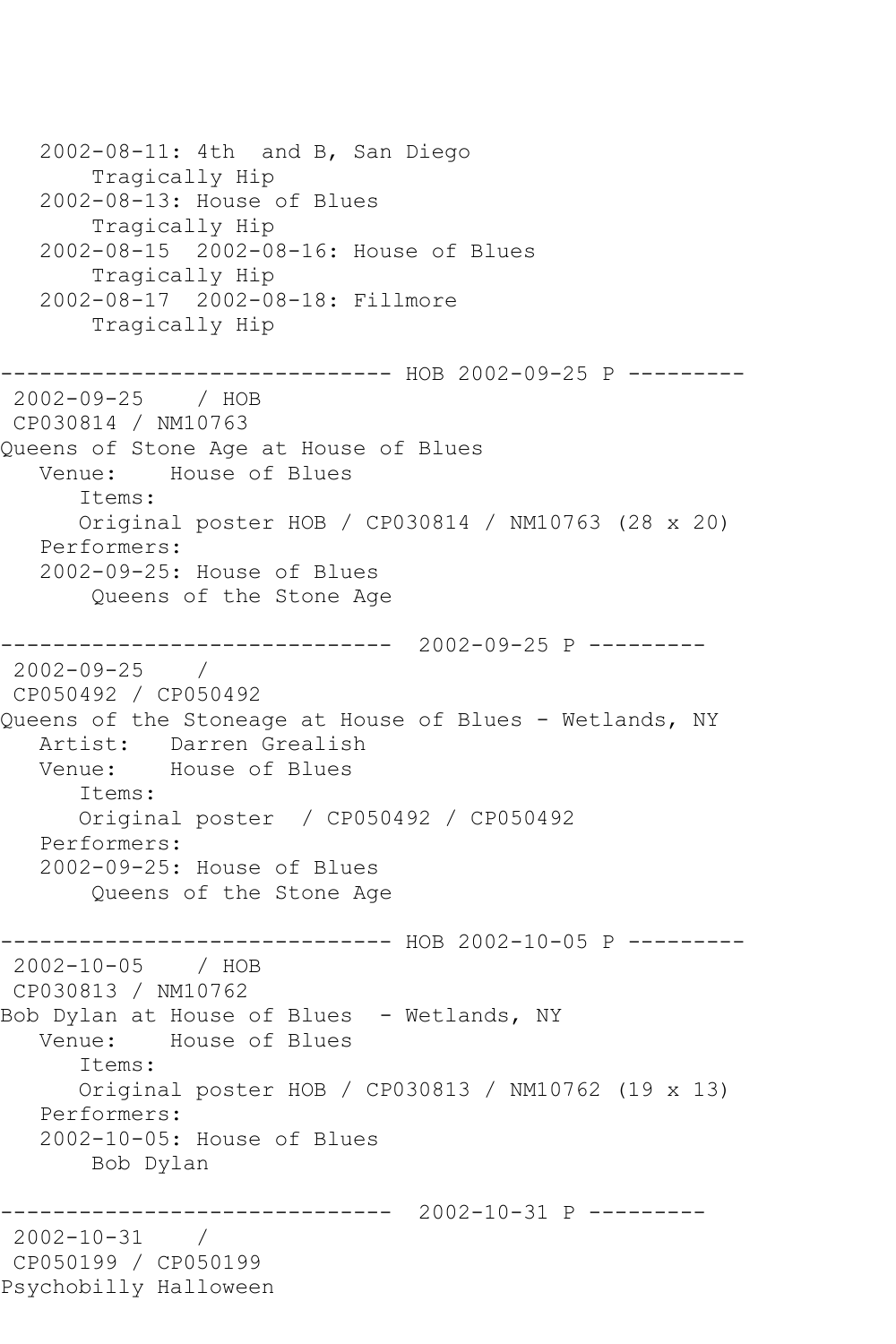Artist: Marco Almera Venue: House of Blues Items: Original poster / CP050199 / CP050199 (16 x 22) Performers: 2002-10-31: House of Blues Big John Bates and the Voodoo Dolls / Specters ------------------------------ 2002-11-02 P --------- 2002-11-02 / CP050453 / CP050453 George Clinton, Parliament Funkadelic at House of Blues - Wetlands, NY Artist: Darren Grealish Venue: House of Blues Items: Original poster / CP050453 / CP050453 Performers: 2002-11-02: House of Blues George Clinton / Parliament Funkadelic ----------- HOB 2002-12-30 P ---------2002-12-30 / HOB CP047077 / CP047077 Zebrahead, Mind Driver at House of Blues - Wetlands, NY Artist: Hand Carved Graphics (Michael Buchmiller) Venue: House of Blues Items: Original poster HOB / CP047077 / CP047077 Performers: 2002-12-30: House of Blues Zebrahead / Mind Driver / Lefty / Mix Mob ------------------------------ 2003-01-23 P --------- 2003-01-23 / CP050506 / CP050506 Steve Earle at House of Blues - Wetlands, NY Artist: Darren Grealish Venue: House of Blues Items: Original poster / CP050506 / CP050506 Performers: 2003-01-23: House of Blues Steve Earle ------------------------------ 2003-03-13 P --------- 2003-03-13 /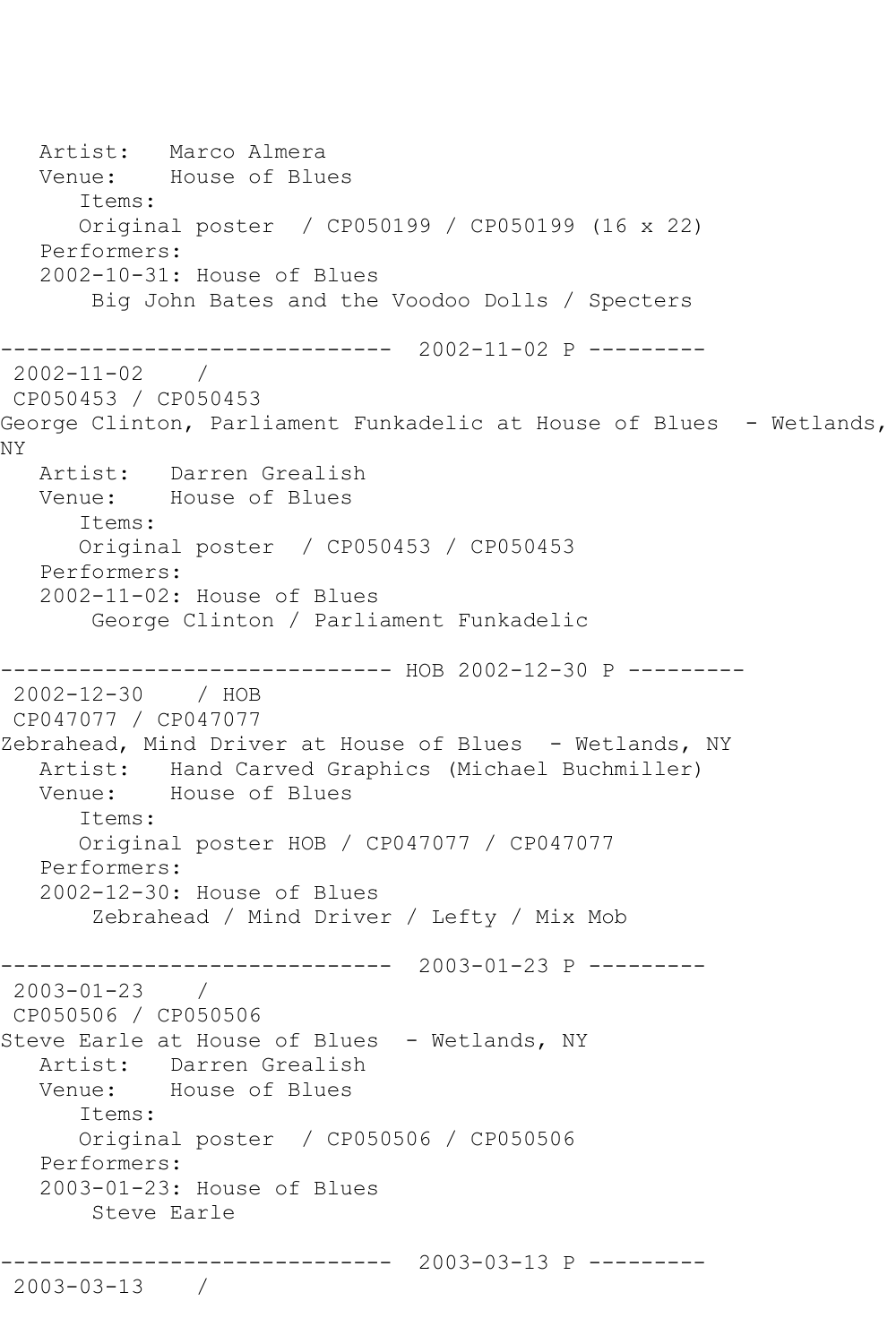CP700268 / CP700268 Queens of the Stone Age, Turbo Negro at House of Blues [Wetlands, NY] Notes: Signed Limited Edition of 100 This item appears in the book 'The Art of Modern Rock' as AMR # 040.3 Artist: Jermaine Rogers Venue: House of Blues Items: Original poster / CP700268 / CP700268 (19 x 22-1/2) Performers: 2003-03-13: House of Blues Queens of the Stone Age / Turbo Negro ------------------------------ 2003-03-22 P --------- 2003-03-22 / CP700274 / CP700274 Queens of the Stone Age, Turbo Negro at House of Blues [Wetlands, NY] Notes: Limited Edition of 100 This item appears in the book 'The Art of Modern Rock' as AMR # 041.5 Artist: Jermaine Rogers Venue: House of Blues Items: Original poster / CP700274 / CP700274 (22 x 15) Performers: 2003-03-22: House of Blues Queens of the Stone Age / Turbo Negro ------------------------------ 2003-04-05 P --------- 2003-04-05 / CP051449 / CP051449 Zebrahead, Mind Driver at House of Blues - Wetlands, NY Artist: Hand Carved Graphics (Michael Buchmiller) Venue: House of Blues Items: Original poster / CP051449 / CP051449 Performers: 2003-04-05: House of Blues Zebrahead / Mind Driver / Dose of Adolescence / Hurt Process ------------------------------ 2003-04-25 P --------- 2003-04-25 / CP050479 / CP050479 Motorhead, Dwarves at House of Blues [Wetlands, NY] Notes: Edition of 200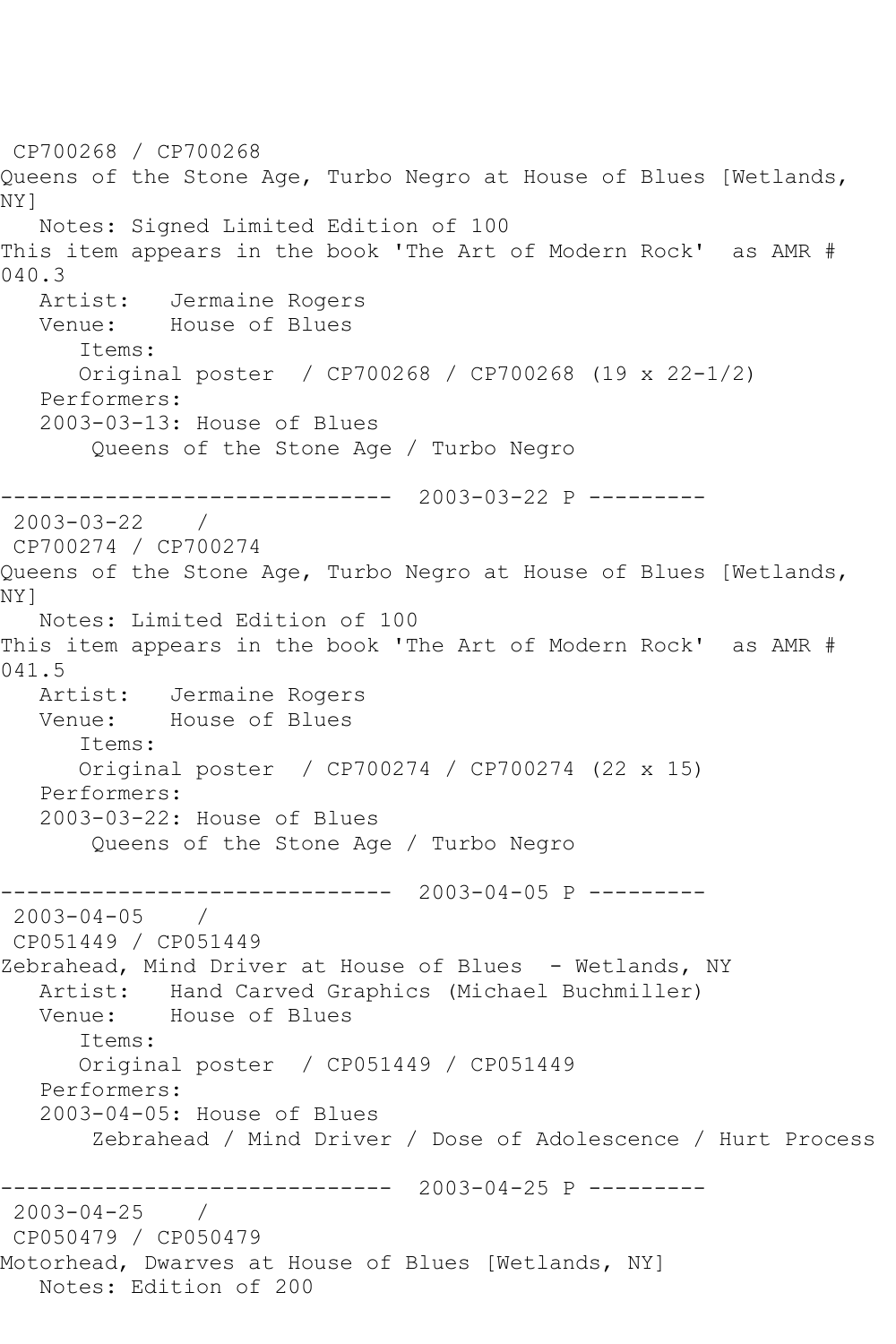```
 Private Notes: DieselDone
   Artist: Darren Grealish
   Venue: House of Blues
   Promoter: Diesel Fuel Prints
       Items:
      Original poster / CP050479 / CP050479 (16 x 22)
        Price: 60.00
   Performers:
   2003-04-25: House of Blues
       Motorhead / Dwarves / High On Fire
------------------------------ 2003-05-23 P ---------
2003-05-23 / 
CP050432 / CP050432
Built To Spill at House of Blues - Wetlands, NY
   Artist: Darren Grealish
   Venue: House of Blues
      Items:
      Original poster / CP050432 / CP050432
   Performers:
   2003-05-23 2003-05-24: House of Blues
       Built To Spill
------------------------------ 2003-07-21 P ---------
2003-07-21 / 
CP051455 / CP051455
Mind Driver, Halo Friendlies at House of Blues - Wetlands, NY
   Artist: Hand Carved Graphics (Michael Buchmiller)
   Venue: House of Blues
      Items:
      Original poster / CP051455 / CP051455
   Performers:
   2003-07-21: House of Blues
       Mind Driver / Halo Friendlies / Stairwell / Understated
------------------------------ 2003-07-23 P ---------
2003-07-23 / 
CP050441 / CP050441
Darkstar Orchestra at House of Blues - Wetlands, NY
   Artist: Darren Grealish
   Venue: House of Blues
      Items:
      Original poster / CP050441 / CP050441
   Performers:
   2003-07-23: House of Blues
        Darkstar Orchestra
```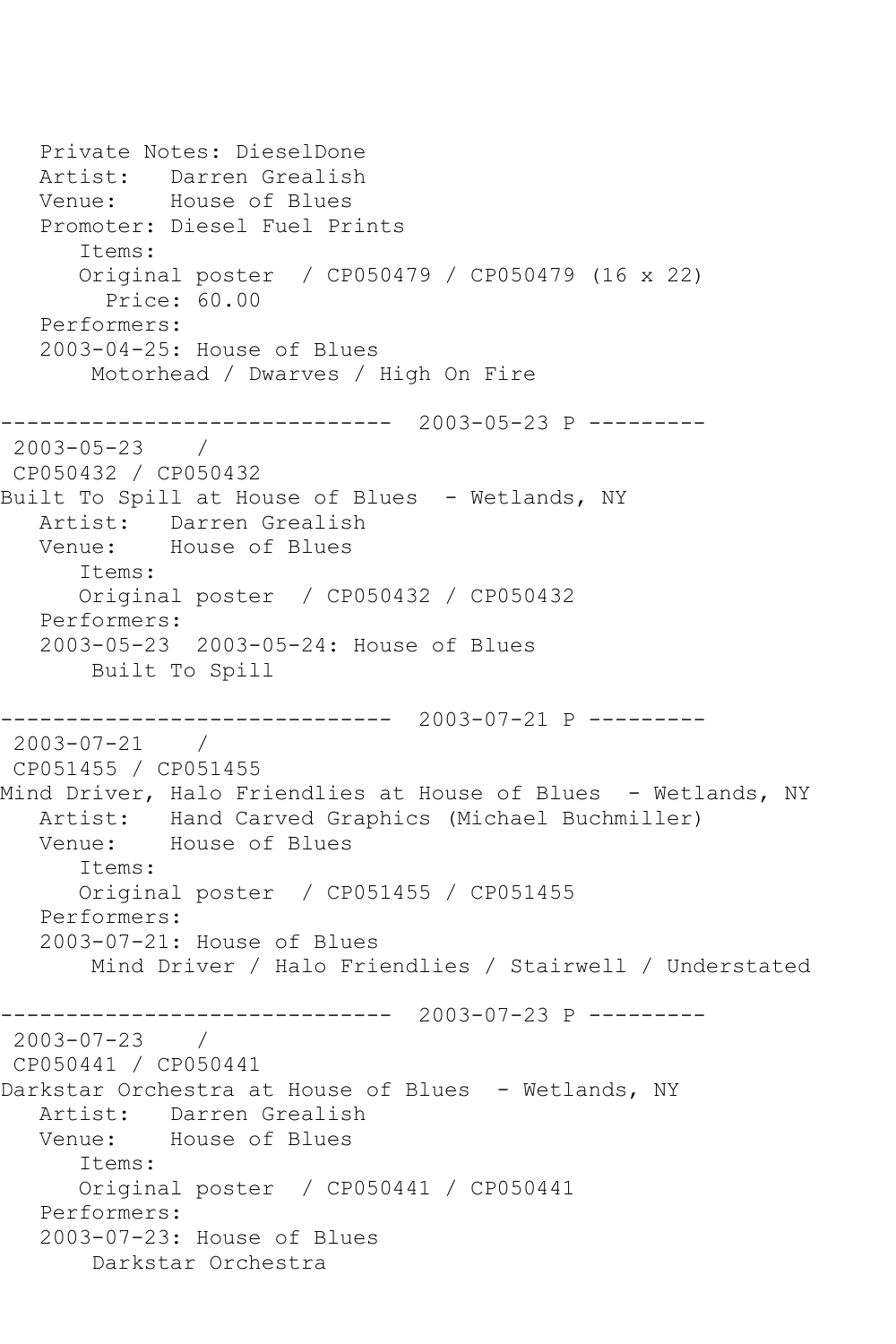------------------------------ 2003-08-21 P --------- 2003-08-21 / CP700861 / CP700861 311 at House of Blues [Wetlands, NY] Notes: This item appears in the book 'The Art of Modern Rock' as AMR # 218 Artist: Mike Martin Venue: House of Blues Items: Original poster / CP700861 / CP700861 (10 x 30) Performers: 2003-08-21: House of Blues 311 ------------------------------ 2003-10-03 P --------- 2003-10-03 / CP050510 / CP050510 Big Bad Voodoo Daddy at House of Blues - Wetlands, NY Artist: Darren Grealish<br>Venue: House of Blues House of Blues Items: Original poster / CP050510 / CP050510 Performers: 2003-10-03: House of Blues Big Bad Voodoo Daddy ------------------------------ 2003-10-08 P --------- 2003-10-08 / CP050487 / CP050487 Paul Weller at House of Blues - Wetlands, NY Artist: Darren Grealish Venue: House of Blues Items: Original poster / CP050487 / CP050487 Performers: 2003-10-08 2003-10-09: House of Blues Paul Weller ------------------------------ 2003-10-15 P ---------  $2003 - 10 - 15$  / CP050644 / CP050644 Built To Spill, Solace Brothers at House of Blues, New Orleans [New Orleans, LA] Notes: 7-color silkscreen Artist: Jason Cooper Venue: House of Blues, New Orleans Items: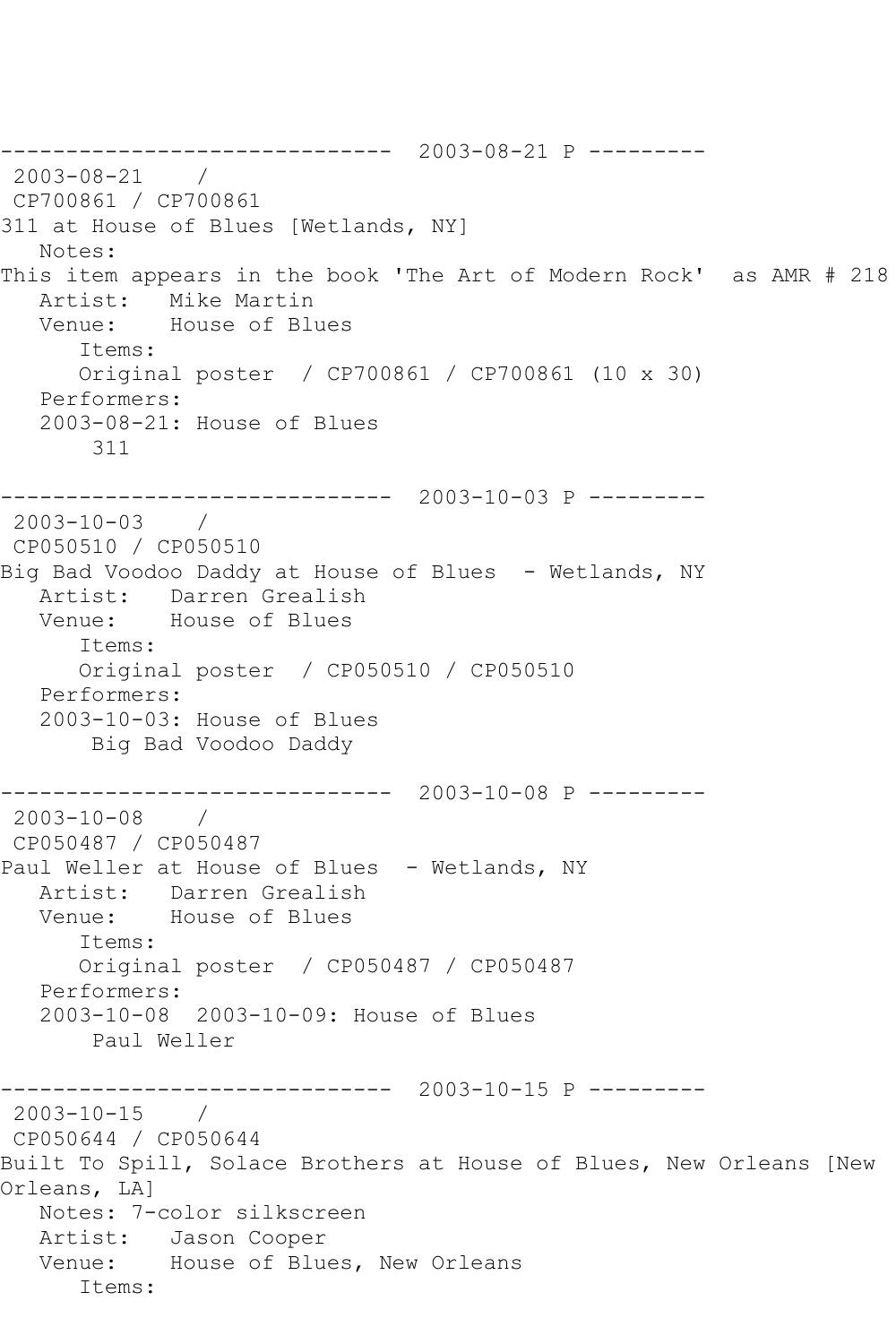Original poster / CP050644 / CP050644 (11 x 24) Price: 30.00 Performers: 2003-10-15: House of Blues, New Orleans Built To Spill / Solace Brothers ------------------------------ 2003-11-16 P --------- 2003-11-16 / CP051981 / CP051981 Mind Driver, LIT at University of Idaho Artist: Hand Carved Graphics (Michael Buchmiller) Venue: University of Idaho Items: Original poster / CP051981 / CP051981 Performers: 2003-11-16: University of Idaho Mind Driver / LIT / American Hi Fi / Matches 2003-11-17: Alladin Mind Driver / LIT / American Hi Fi / Matches 2003-11-19: Boardwalk Mind Driver / LIT / American Hi Fi / Matches 2003-11-20: Edge Mind Driver / LIT / American Hi Fi / Matches 2003-11-21: House of Blues Mind Driver / LIT / American Hi Fi / Matches 2003-11-25: House of Blues Mind Driver / LIT / American Hi Fi / Matches ------------------------------ 2003-11-24 P --------- 2003-11-24 / CP051003 / CP051003 Suicide Machines, Avenged Sevenfold at House of Blues in Orlando Notes: 300, signed and numbered. Private Notes: Diesel Benefit: Vans Off the Wall Club Tour Artist: Stainboy Venue: House of Blues in Orlando Promoter: House of Blues Items: Original poster / CP051003 / CP051003 (22 x 32) Price: 150.00 Performers: 2003-11-24: House of Blues in Orlando Suicide Machines / Avenged Sevenfold / Unseen / Western Waste ------------------------------ 2003-11-24 P --------- 2003-11-24 /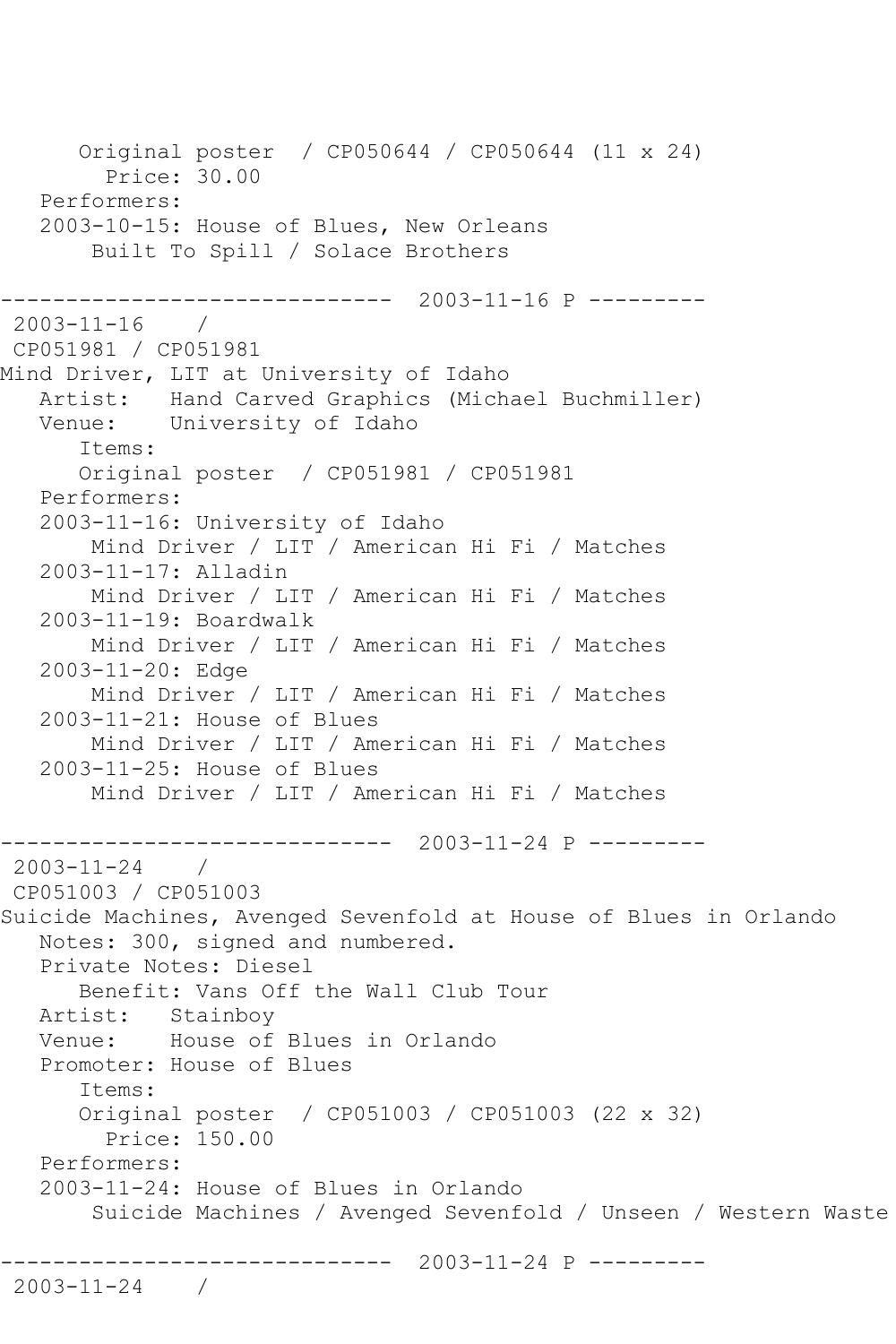CP700807 / CP700807 Suicide Machines, Avenged Sevenfold at House of Blues [Wetlands, NY] Notes: Limited Edition of 300 This item appears in the book 'The Art of Modern Rock' as AMR # 189 Artist: Stainboy Venue: House of Blues in Orlando Items: Original poster / CP700807 / CP700807 (32 x 21-1/2) Performers: 2003-11-24: House of Blues in Orlando Suicide Machines / Avenged Sevenfold / Unseen / Western Waste ------------------------------ 2003-11-31 P --------- 2003-11-31 / CP701662 / CP701662 Sevendust, Ill Nino at House of Blues [Wetlands, NY] Notes: 300 prints, signed and numbered Artist: Stainboy Venue: House of Blues in Orlando Promoter: Real Rock 101.1 Items: Original poster / CP701662 / CP701662 (20-1/2 x 29-3/4) Price: 50.00 Performers: 2003-11-31: House of Blues in Orlando Sevendust / Ill Nino ------------------------------ 2003-12-02 P --------- 2003-12-02 / CP050433 / CP050433 Cafe Tacuba at House of Blues - Wetlands, NY Benefit: Live on the Sunset Strip Artist: Darren Grealish<br>Venue: House of Blues House of Blues Items: Original poster / CP050433 / CP050433 Performers: 2003-12-02 2003-12-03: House of Blues Cafe Tacuba ------------------------------ 2003-12-21 P --------- 2003-12-21 / CP050509 / CP050509 Vandals, Christmas Formal at House of Blues - Wetlands, NY Artist: Darren Grealish Venue: House of Blues Items: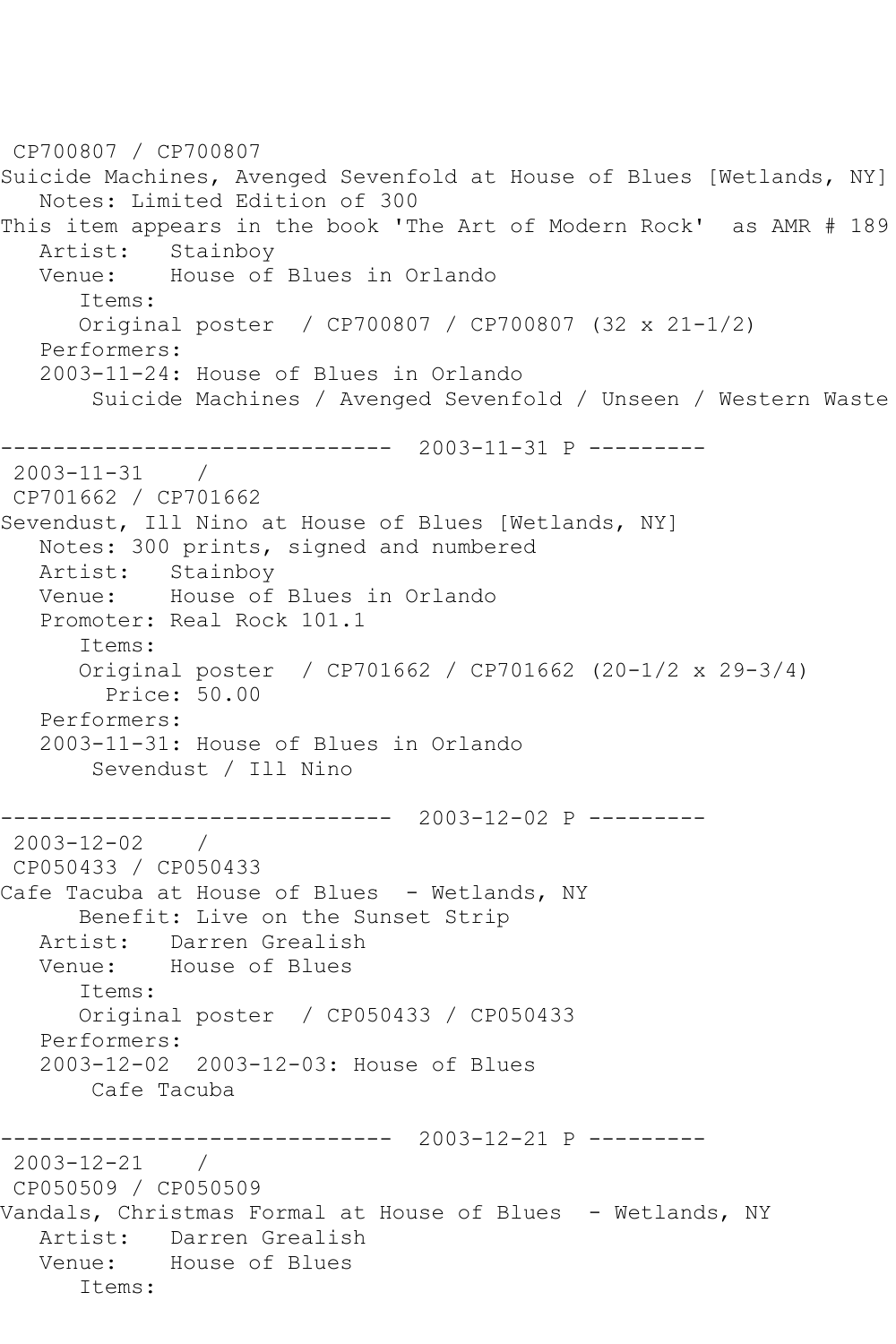Original poster / CP050509 / CP050509 Performers: 2003-12-21: House of Blues Vandals / Christmas Formal / Jackson / Kinison ------------------------------ 2003-12-31 P --------- 2003-12-31 / CP051004 / CP051004 Seven Dust, Ill Nino at House of Blues - Wetlands, NY Benefit: New Year's Eve Artist: Stainboy Venue: House of Blues in Orlando Promoter: Real Rock 101.1 Items: Original poster / CP051004 / CP051004 Performers: 2003-12-31: House of Blues in Orlando Seven Dust / Ill Nino ------------------------------ 2004 P --------- 2004 / CP701721 Shake Some Action! Mustang Car Print. Notes: 100 prints, in four colors. Artist: Stainboy<br>Venue: House of House of Blues in Orlando Promoter: Diesel Fuel Prints Items: Original poster / CP701721 (22 x 32) Price: 45.00 Original poster / CP701746 (22 x 32) Original poster / CP701750 (22 x 32) Original poster / CP701761 (22 x 32) / (22 x 32) Performers: 2004: House of Blues in Orlando ------------------------------ 2004-01-23 P ---------  $2004 - 01 - 23$ CP050507 / CP050507 Dillinger Escape Plan, Locust at House of Blues [Wetlands, NY] Private Notes: DieselDone Artist: Darren Grealish Venue: House of Blues Promoter: Diesel Fuel Prints Items: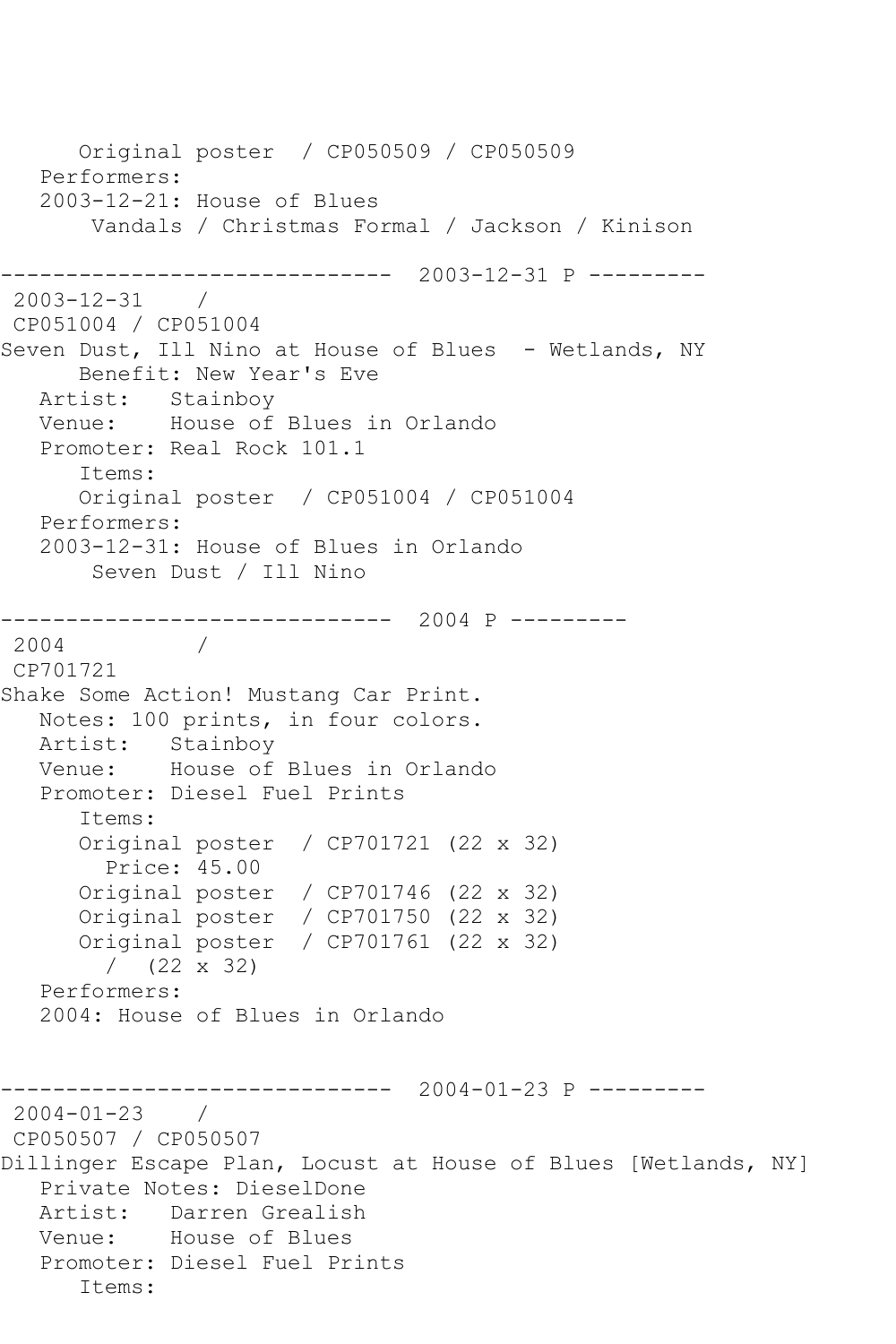Original poster / CP050507 / CP050507 (11 x 25) Price: 25.00 Performers: 2004-01-23: House of Blues Dillinger Escape Plan / Locust / Your Enemies' Friends ------------------------------ 2004-01-25 P --------- 2004-01-25 / CP051005 / CP051005 Penny Wise at House of Blues [Wetlands, NY] Notes: 220 print edition Private Notes: Diesel Artist: Stainboy Venue: House of Blues in Orlando Promoter: Diesel Fuel Prints Items: Original poster / CP051005 / CP051005 (14-1/2 x 20-3/4) Price: 75.00 Performers: 2004-01-25: House of Blues in Orlando Penny Wise ------------------------------ 2004-06-02 P --------- 2004-06-02 / CP701673 / CP701673 Andrew WK at House of Blues [Wetlands, NY] Notes: Limited Edition of 300 Artist: Stainboy Venue: House of Blues in Orlando Promoter: Diesel Fuel Prints Items: Original poster / CP701673 / CP701673 (20-1/4 x 29-1/2) Price: 30.00 Performers: 2004-06-02: House of Blues in Orlando Andrew WK ------------------------------ 2004-09-19 P --------- 2004-09-19 / CP701792 / CP701792 Killers, Walkmen at House of Blues [Wetlands, NY] Artist: Todd Slater Venue: House of Blues Items: Original poster / CP701792 / CP701792 Performers: 2004-09-19: House of Blues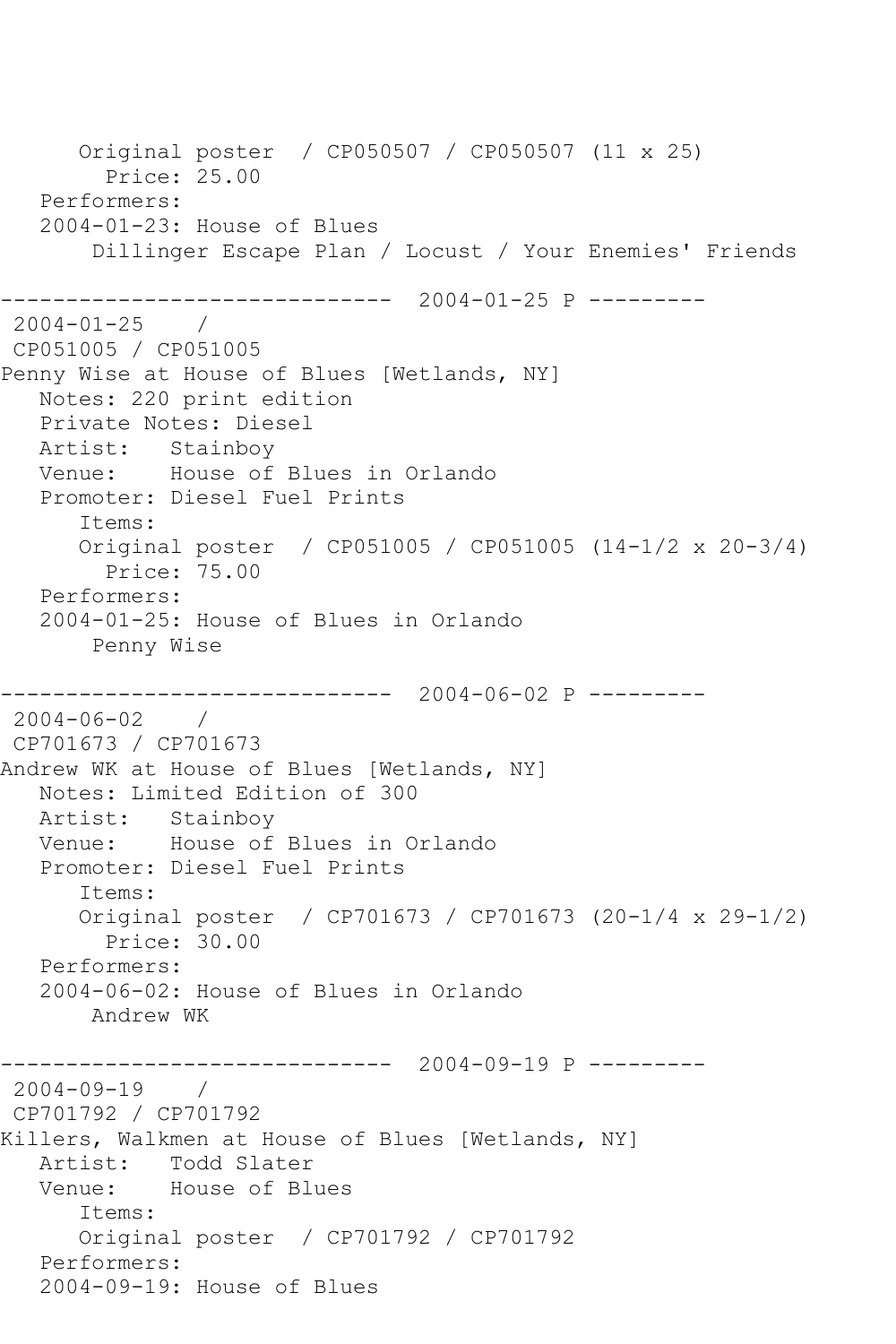Killers / Walkmen

------------------------------ 2004-09-22 P --------- 2004-09-22 / CP701677 / CP701677 Flogging Molly, Street Dogs at House of Blues [Wetlands, NY] Notes: 200 prints, signed and numbered. Artist: Stainboy Venue: House of Blues in Orlando Promoter: Diesel Fuel Prints Items: Original poster / CP701677 / CP701677 (21 x 30) Price: 75.00 Performers: 2004-09-22: House of Blues in Orlando Flogging Molly / Street Dogs / Briggs ------------------------------ 2004-10-20 P --------- 2004-10-20 / CP701703 / CP701703 Bad Religion, Rise Against at House of Blues [Wetlands, NY] Notes: Limited Edition of 200 Artist: Stainboy Venue: House of Blues in Orlando Promoter: Diesel Fuel Prints Items: Original poster / CP701703 / CP701703 (16 x 22) Price: 25.00 Performers: 2004-10-20: House of Blues in Orlando Bad Religion / Rise Against / From First to Last ------------------------------ 2004-10-31 P ---------  $2004 - 10 - 31$ CP701660 / CP701660 Ministry, My Life with the Thrill Kill Kult at House of Blues [Wetlands, NY] Notes: Limited Edition of 200 Artist: Jeral Tidwell Venue: House of Blues Promoter: Diesel Fuel Prints Items: Original poster / CP701660 / CP701660 (11 x 25) Price: 20.00 Performers: 2004-10-31: House of Blues Ministry / My Life with the Thrill Kill Kult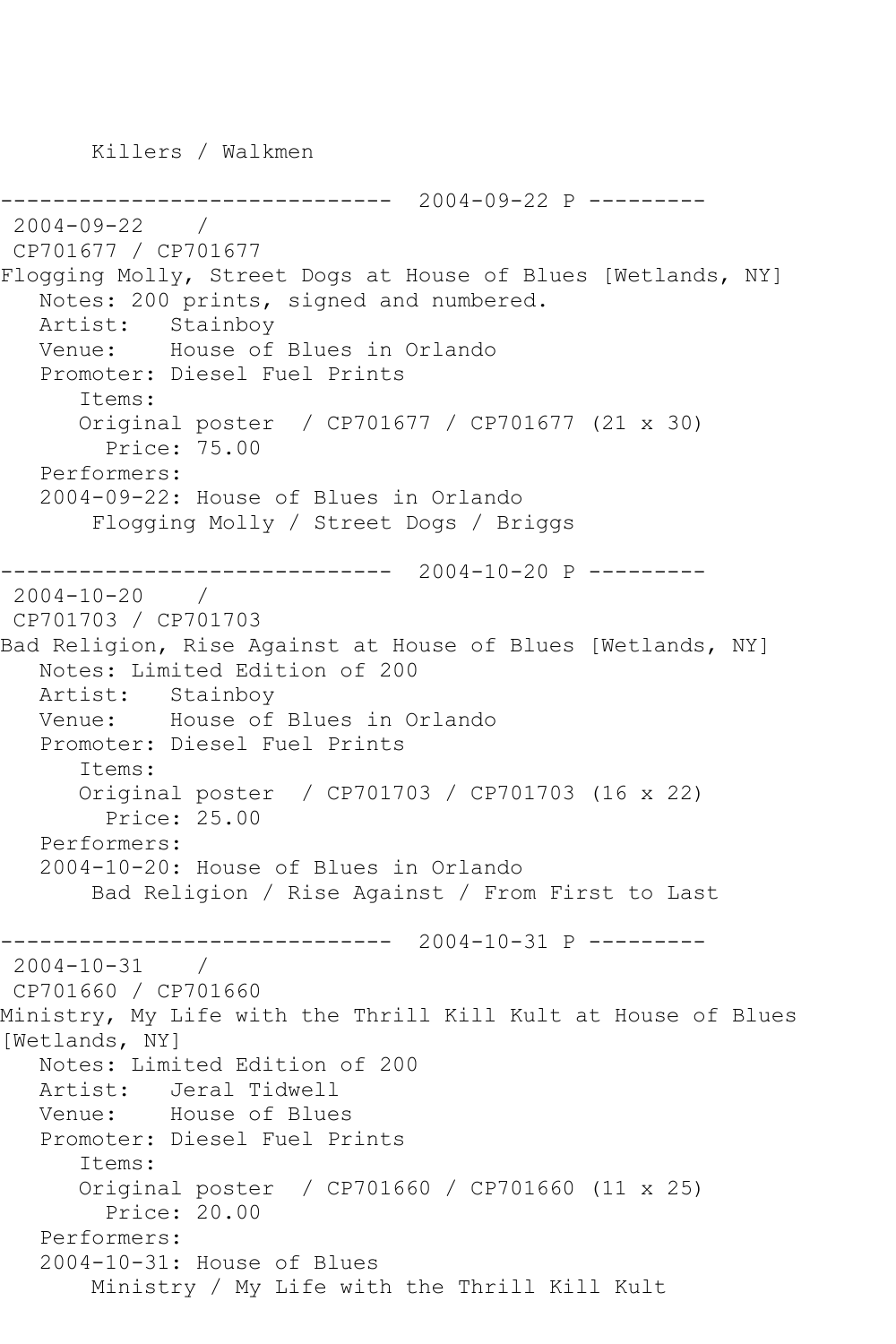------------------------------ 2004-12-03 P --------- 2004-12-03 / CP701752 Sevendust, Magna Fi at House of Blues - Wetlands, NY Artist: Stainboy Venue: House of Blues in Orlando Promoter: Diesel Fuel Prints Items: Original poster / CP701752 (22 x 32) Performers: 2004-12-03: House of Blues in Orlando Sevendust / Magna Fi / Bobaflex ------------------------------ 2005-03-02 P --------- 2005-03-02 / CP701705 / CP701705 Elvis Costello and the Imposters at House of Blues [Wetlands, NY] Artist: Stainboy Venue: House of Blues in Orlando Promoter: Diesel Fuel Prints Items: Original poster / CP701705 / CP701705 (22 x 32) Performers: 2005-03-02: House of Blues in Orlando Elvis Costello and the Imposters ------------------------------ 2005-05-19 P ---------  $2005 - 05 - 19$ CP701676 / CP701676 Todd Rundgren and the Liars at House of Blues [Wetlands, NY] Artist: Stainboy Venue: House of Blues in Orlando Promoter: Diesel Fuel Prints Items: Original poster / CP701676 / CP701676 (20-1/4 x 29-1/2) Performers: 2005-05-19: House of Blues in Orlando Todd Rundgren and the Liars ------------------------------ zzzz-01-03 P --------  $zzzz-01-03$ CP050496 / CP050496 Reverend Horton Heat at House of Blues - Wetlands, NY Artist: Darren Grealish Venue: House of Blues Items: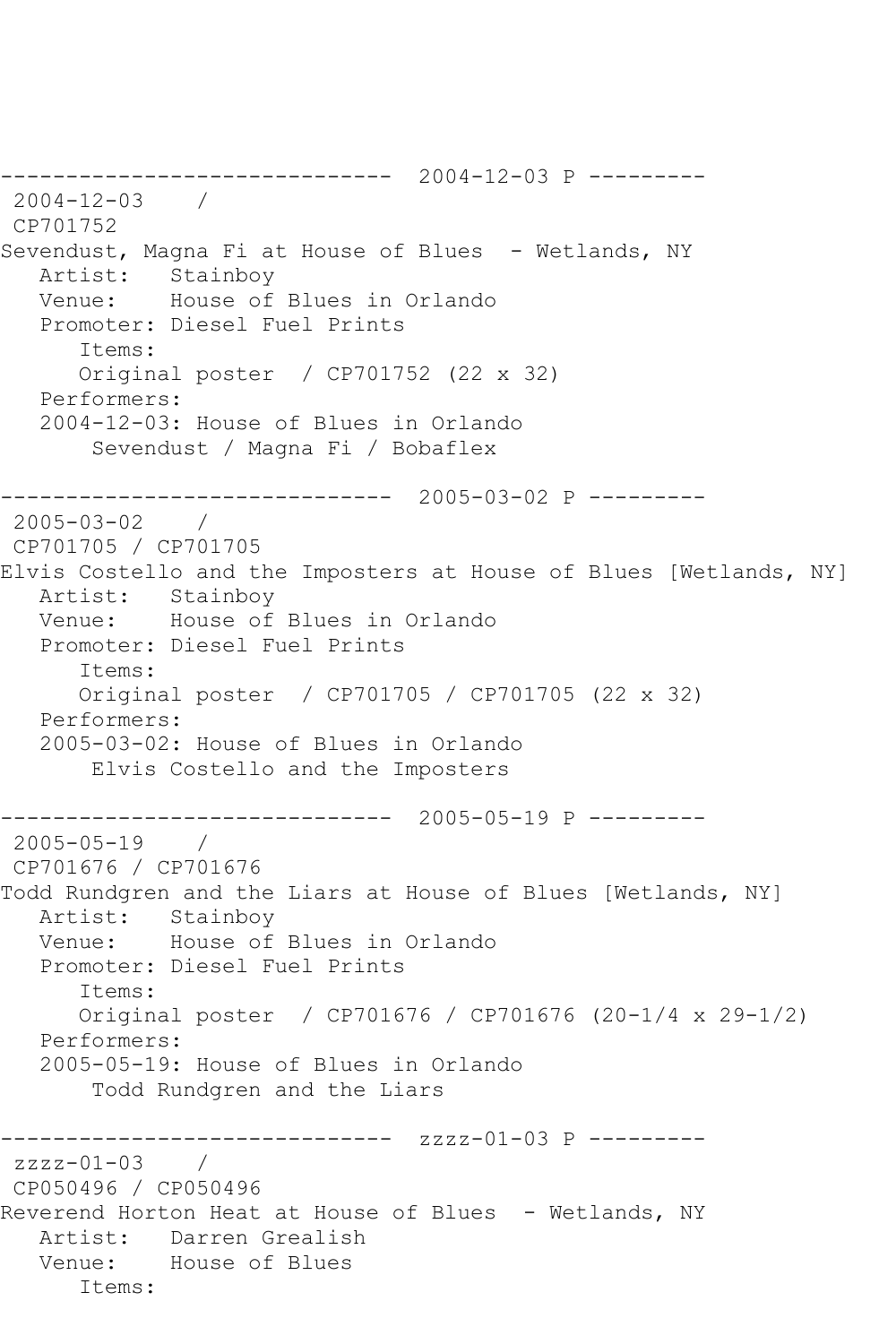Original poster / CP050496 / CP050496 Performers: zzzz-01-03 zzzz-01-04: House of Blues Reverend Horton Heat -------------------- zzzz-01-15 P --------zzzz-01-15 / CP051603 / CP051603 Sum 41, Unwritten Law at Ogden Theater - Ogden, UT Artist: Justin Hampton<br>Venue: Ogden Theater Ogden Theater Items: Original poster / CP051603 / CP051603 Performers: zzzz-01-15: Ogden Theater Sum 41 / Unwritten Law zzzz-01-16: Utah State Fairgrounds Sum 41 / Unwritten Law zzzz-01-18: House of Blues Sum 41 / Unwritten Law zzzz-01-19: Rialto Theater Sum 41 / Unwritten Law zzzz-01-20: Club 530 Sum 41 / Unwritten Law zzzz-01-21: Glass House Sum 41 / Unwritten Law zzzz-01-23: Hollywood Paladium Sum 41 / Unwritten Law zzzz-01-26: Warfield Theater Sum 41 / Unwritten Law zzzz-01-28: Big Easy Sum 41 / Unwritten Law zzzz-01-29: Paramount Theater, Oakland Sum 41 / Unwritten Law zzzz-01-30: Roseland Theater Sum 41 / Unwritten Law ------------------------------ zzzz-01-16 P -------- zzzz-01-16 / CP050463 / CP050463 James Brown at House of Blues - Wetlands, NY Private Notes: DieselDone Artist: Darren Grealish<br>Venue: House of Blues House of Blues Promoter: Diesel Fuel Prints Items: Original poster / CP050463 / CP050463 (16 x 23)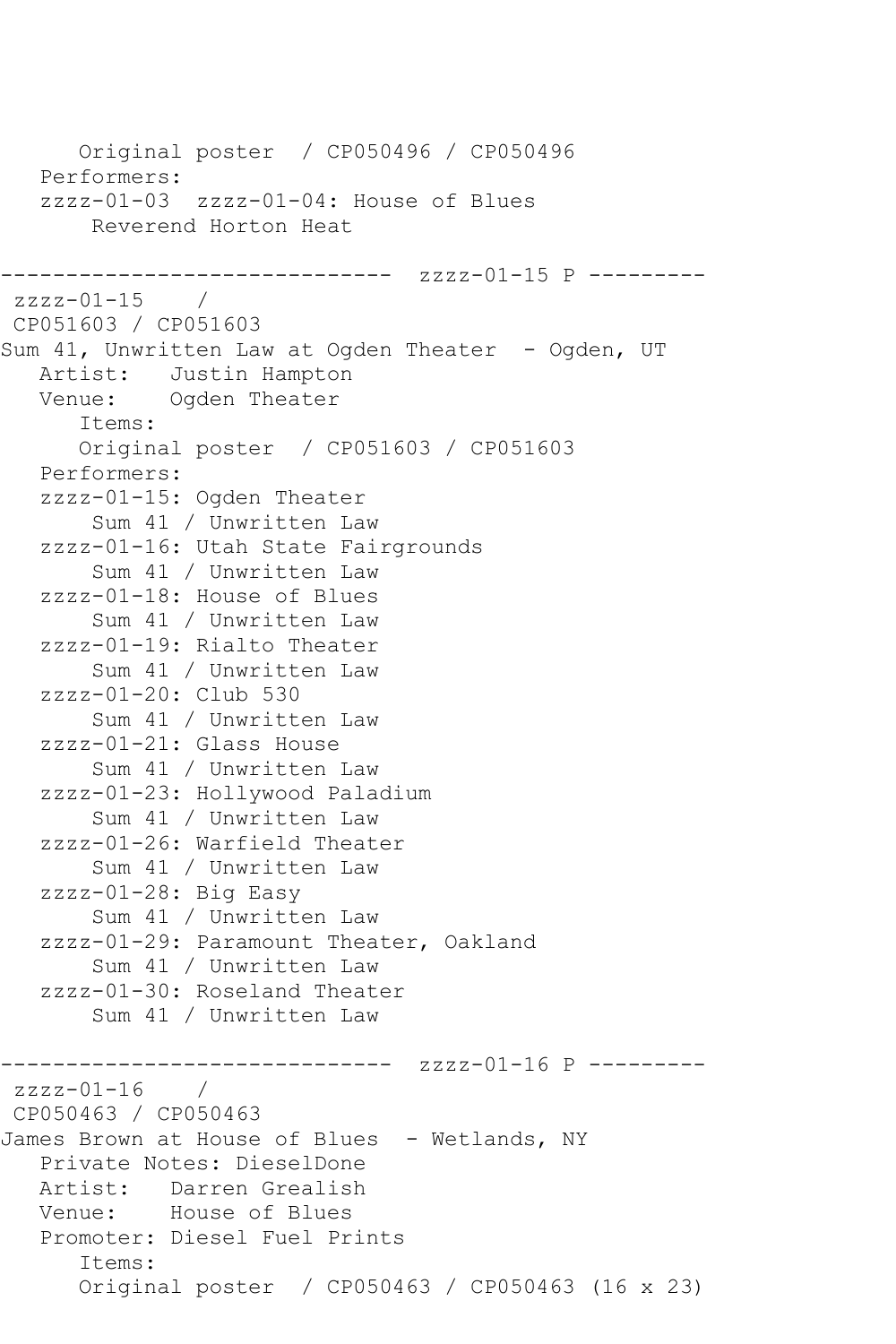```
 Price: 50.00
   Performers:
    zzzz-01-16: House of Blues
        James Brown
------------------------------ zzzz-02-22 P ---------
zzzz-02-22 / 
CP701700 / CP701700
Cody Chesnutt at House of Blues [Wetlands, NY]
   Notes: Limited Edition of 225
  Artist: Tara McPherson<br>Venue: House of Blues
            House of Blues
    Promoter: Diesel Fuel Prints
       Items:
       Original poster / CP701700 / CP701700 (20 x 28)
         Price: 40.00
   Performers:
    zzzz-02-22 zzzz-02-23: House of Blues
        Cody Chesnutt
------------------------------ zzzz-02-25 P ---------
zzzz-02-25 f / 
CP050440 / CP050440
Darkstar Orchestra at House of Blues - Wetlands, NY
  Artist: Darren Grealish<br>Venue: House of Blues
            House of Blues
       Items:
       Original poster / CP050440 / CP050440
   Performers:
    zzzz-02-25 fri: House of Blues
        Darkstar Orchestra
------------------------------ zzzz-02-27 P ---------
zzzz-02-27 /
CP047535 / CP047535
Roots
   Artist: Tara McPherson
   Venue: House of Blues
       Items:
       Original poster / CP047535 / CP047535
   Performers:
    zzzz-02-27 zzzz-02-28: House of Blues
        Cody Chesnutt
                  ------------- zzzz-02-27 P ---------
zzzz-02-27 / 
CP050500 / CP050500
```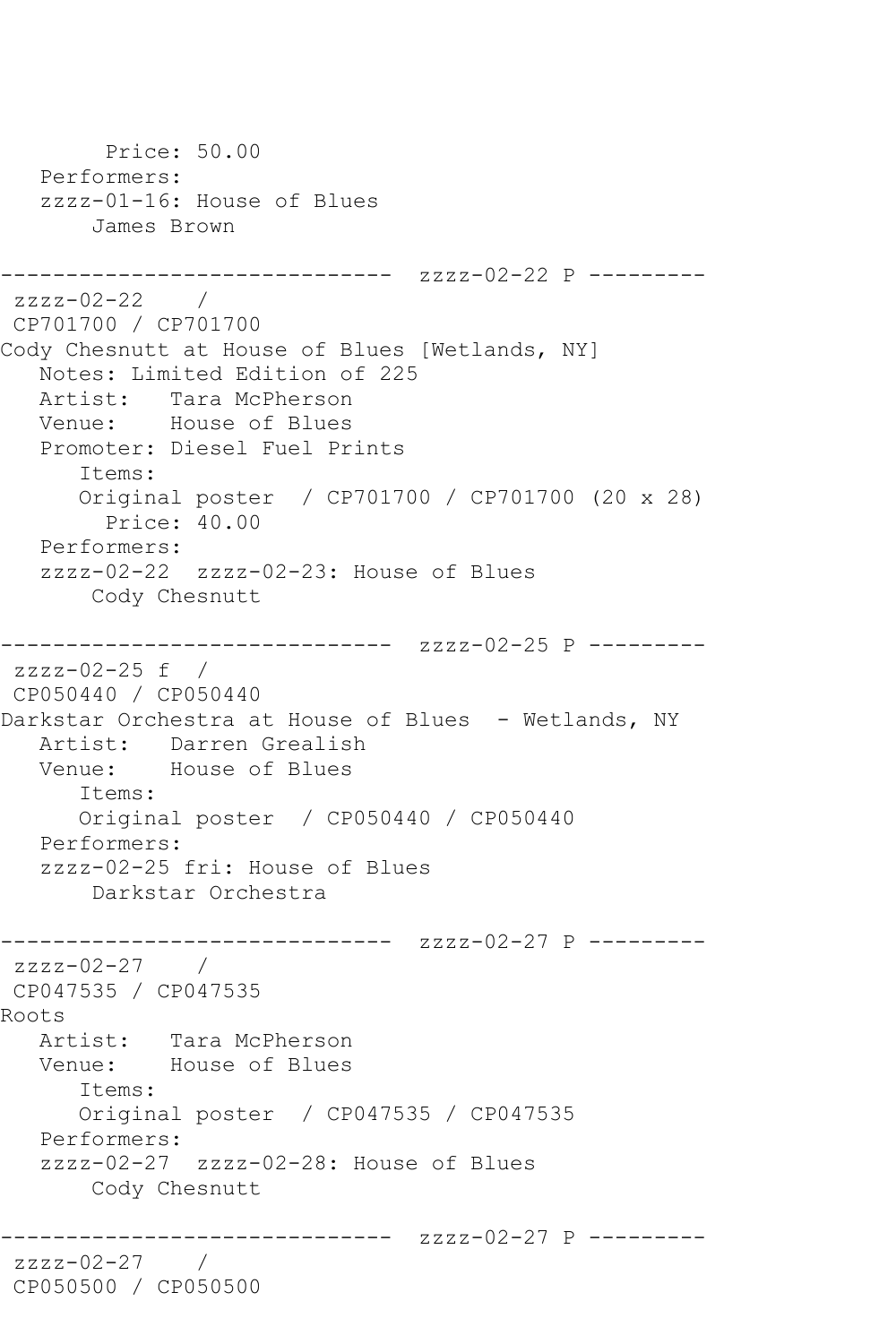Roots, Cody Chesnutt at House of Blues - Wetlands, NY Artist: Darren Grealish Venue: House of Blues Items: Original poster / CP050500 / CP050500 Performers: zzzz-02-27 zzzz-02-27: House of Blues Roots / Cody Chesnutt ------------------------------ zzzz-02-27 P -------- zzzz-02-27 / CP050500 / CP050500 Roots, Cody Chesnutt at House of Blues - Wetlands, NY Artist: Darren Grealish Venue: House of Blues Items: Original poster / CP050500 / CP050500 Performers: zzzz-02-27 zzzz-02-28: House of Blues Roots / Cody Chesnutt ------------------------------ zzzz-03-05 P -------- zzzz-03-05 w / CP050467 / CP050467 Mirando de Lado Tour Artist: Darren Grealish Venue: House of Blues Promoter: Radiovw.com Items: Original poster / CP050467 / CP050467 Performers: zzzz-03-05 wed: House of Blues Kinky ------------------------------ zzzz-03-13 P -------- zzzz-03-13 / CP052611 / CP052611 Queens of the Stone Age, Turbo Negro at House of Blues - Wetlands, NY Artist: Jermaine Rogers Venue: House of Blues Items: Original poster / CP052611 / CP052611 Performers: zzzz-03-13: House of Blues Queens of the Stone Age / Turbo Negro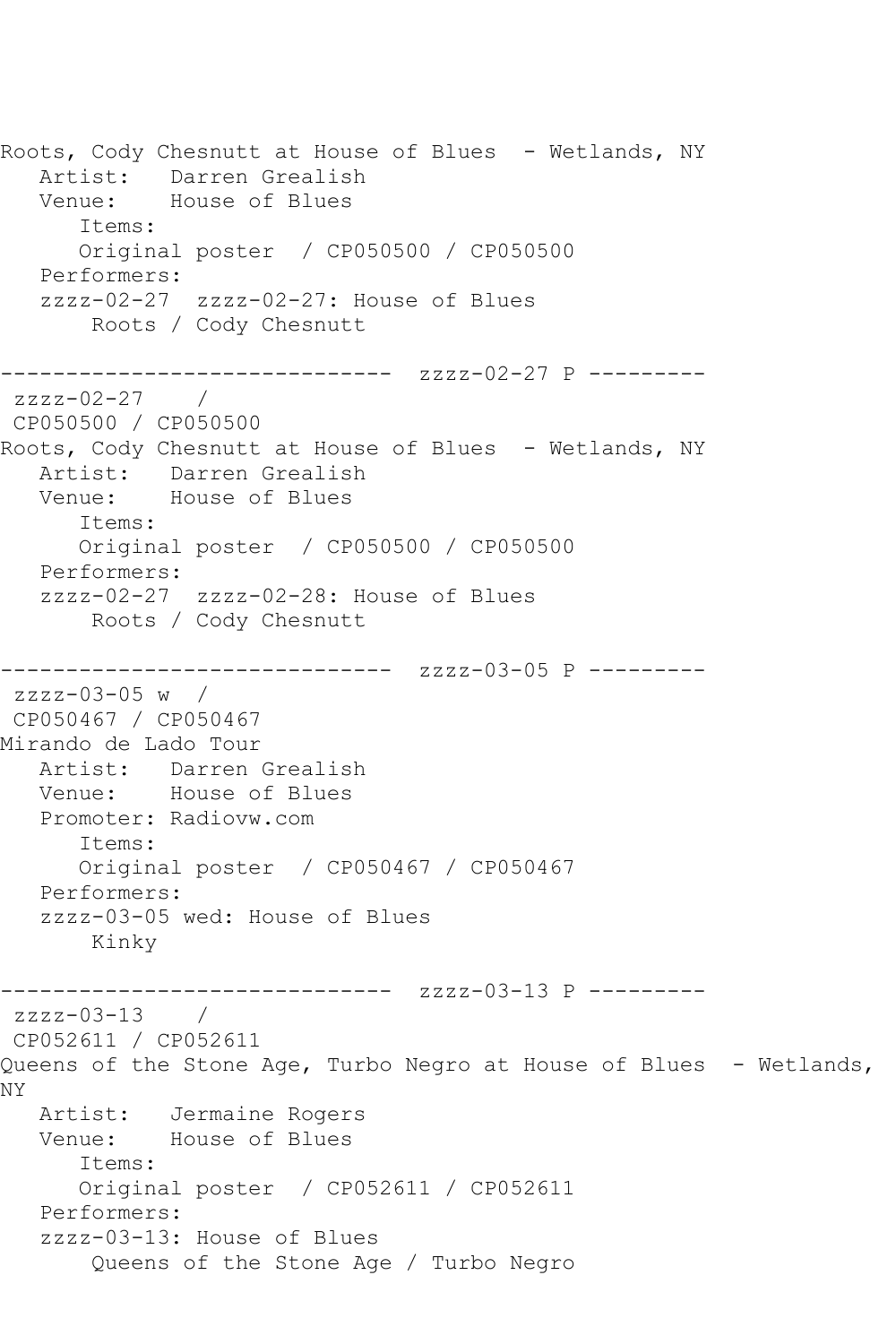------------------------------ zzzz-03-18 P -------- zzzz-03-18 / CP050436 / CP050436 Gang Starr, Talib Kweli at House of Blues - Wetlands, NY Artist: Darren Grealish Venue: House of Blues Items: Original poster / CP050436 / CP050436 Performers: zzzz-03-18 zzzz-03-19: House of Blues Gang Starr / Talib Kweli ------------------------------ zzzz-03-21 P -------- zzzz-03-21 / CP050442 / CP050442 Deicide, Amon Amarath at House of Blues - Wetlands, NY Artist: Darren Grealish<br>Venue: House of Blues House of Blues Items: Original poster / CP050442 / CP050442 Performers: zzzz-03-21: House of Blues Deicide / Amon Amarath / Behemoth Revenge ------------------------------ zzzz-03-22 P --------  $zzzz-03-22$  s / CP050474 / CP050474 Ministry at House of Blues - Wetlands, NY Artist: Darren Grealish Venue: House of Blues Items: Original poster / CP050474 / CP050474 Performers: zzzz-03-22 sat: House of Blues Ministry ------------------------------ zzzz-03-26 P -------- zzzz-03-26 f / CP051008 / CP051008 Flogging Molly, Throw Rag at House of Blues - Wetlands, NY Notes: 6-color, 300 edition, signed and numbered. Private Notes: Diesel Artist: Stainboy Venue: House of Blues in Orlando Promoter: Diesel Fuel Prints Items: Original poster / CP051008 / CP051008 (21 x 30-1/2)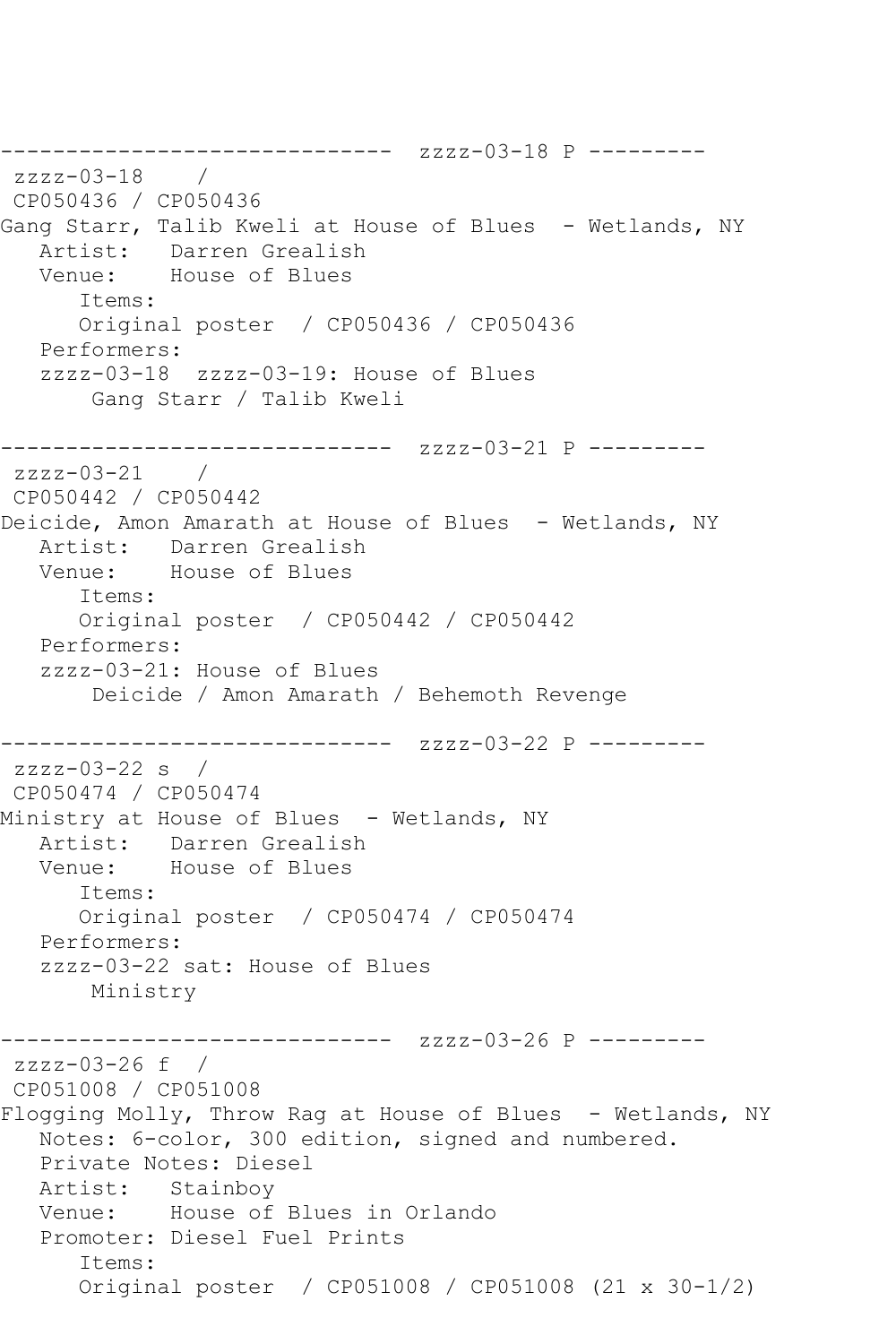Price: 100.00 Performers: zzzz-03-26 fri: House of Blues in Orlando Flogging Molly / Throw Rag ------------------------------ zzzz-03-26 P -------- zzzz-03-26 w / CP050475 / CP050475 Ministry at House of Blues - Wetlands, NY Artist: Darren Grealish Venue: House of Blues Items: Original poster / CP050475 / CP050475 Performers: zzzz-03-26 wed: House of Blues Ministry ------------------------------ zzzz-04-24 P -------- zzzz-04-24 t / CP050480 / CP050480 Motorhead, Dwarves at House of Blues - Wetlands, NY Artist: Darren Grealish Venue: House of Blues Items: Original poster / CP050480 / CP050480 Performers: zzzz-04-24 thu: House of Blues Motorhead / Dwarves / High On Fire ------------------------------ zzzz-04-26 P -------- zzzz-04-26 / CP050422 / CP050422 They Might Be Giants at House of Blues - Wetlands, NY Artist: Darren Grealish Venue: House of Blues Items: Original poster / CP050422 / CP050422 Performers: zzzz-04-26: House of Blues They Might Be Giants ------------------------------ zzzz-05-15 P -------- zzzz-05-15 / CP050438 / CP050438 Cracker, Camper at House of Blues - Wetlands, NY Artist: Darren Grealish<br>Venue: House of Blues House of Blues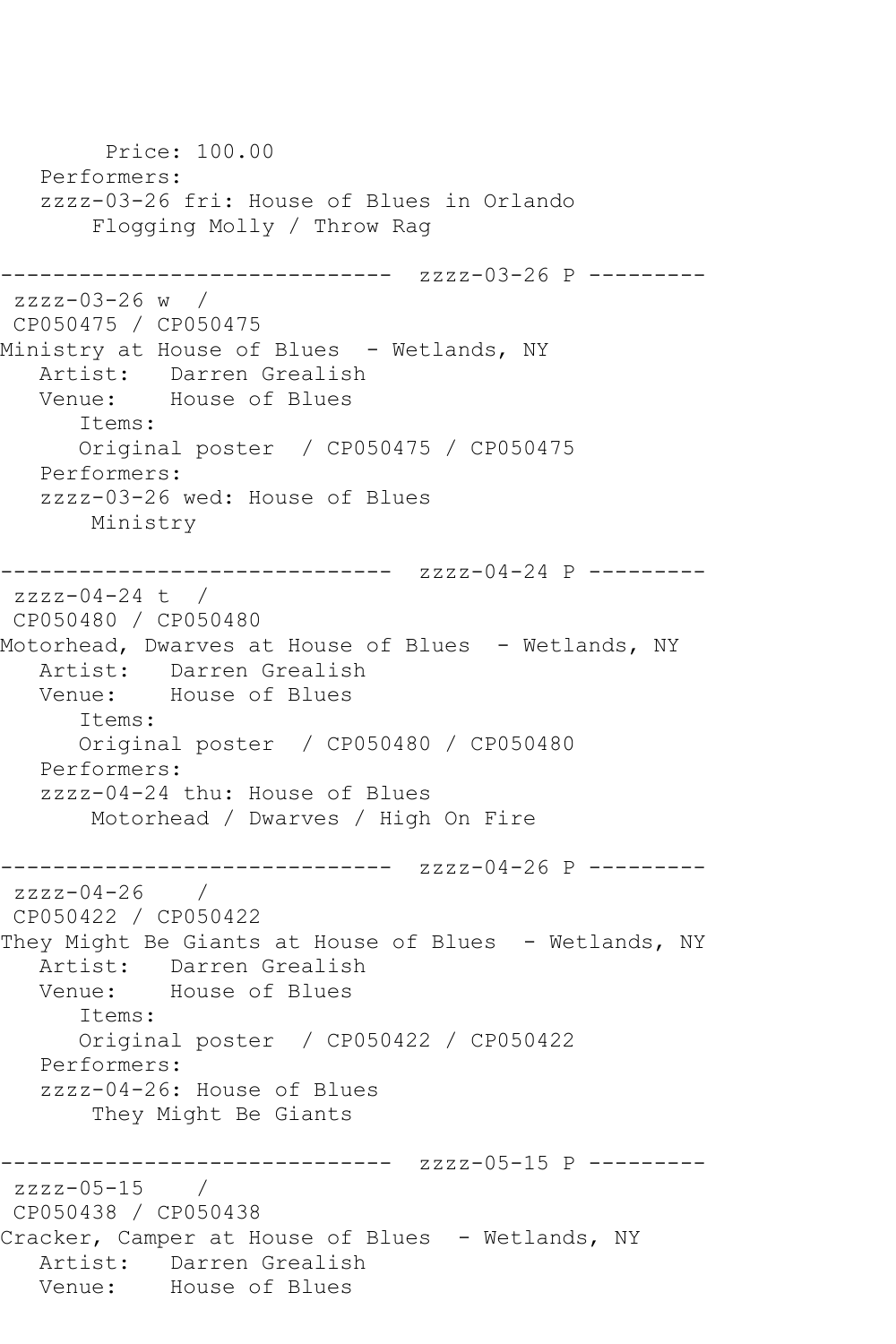Items: Original poster / CP050438 / CP050438 Performers: zzzz-05-15: House of Blues Cracker / Camper / Van Beethoven ------------------------------ zzzz-05-20 P -------- zzzz-05-20 / CP050437 / CP050437 Coral at House of Blues - Wetlands, NY Artist: Darren Grealish Venue: House of Blues Items: Original poster / CP050437 / CP050437 Performers: zzzz-05-20: House of Blues Coral ------------------------------ zzzz-07-11 P -------- zzzz-07-11 f / CP050519 / CP050519 X, Drapes at House of Blues - Wetlands, NY Artist: Darren Grealish<br>Venue: House of Blues House of Blues Items: Original poster / CP050519 / CP050519 Performers: zzzz-07-11 fri: House of Blues X / Drapes / Trip Daddies zzzz-07-12 sat: House of Blues X / Fags / Bottletones ------------------------------ zzzz-08-19 P --------  $zzzz-08-19$  / CP050471 / CP050471 Love, Arthur Lee at House of Blues - Wetlands, NY Artist: Darren Grealish Venue: House of Blues Items: Original poster / CP050471 / CP050471 Performers: zzzz-08-19: House of Blues Love / Arthur Lee ------------------------------ zzzz-09-06 P -------- zzzz-09-06 s / CP050444 / CP050444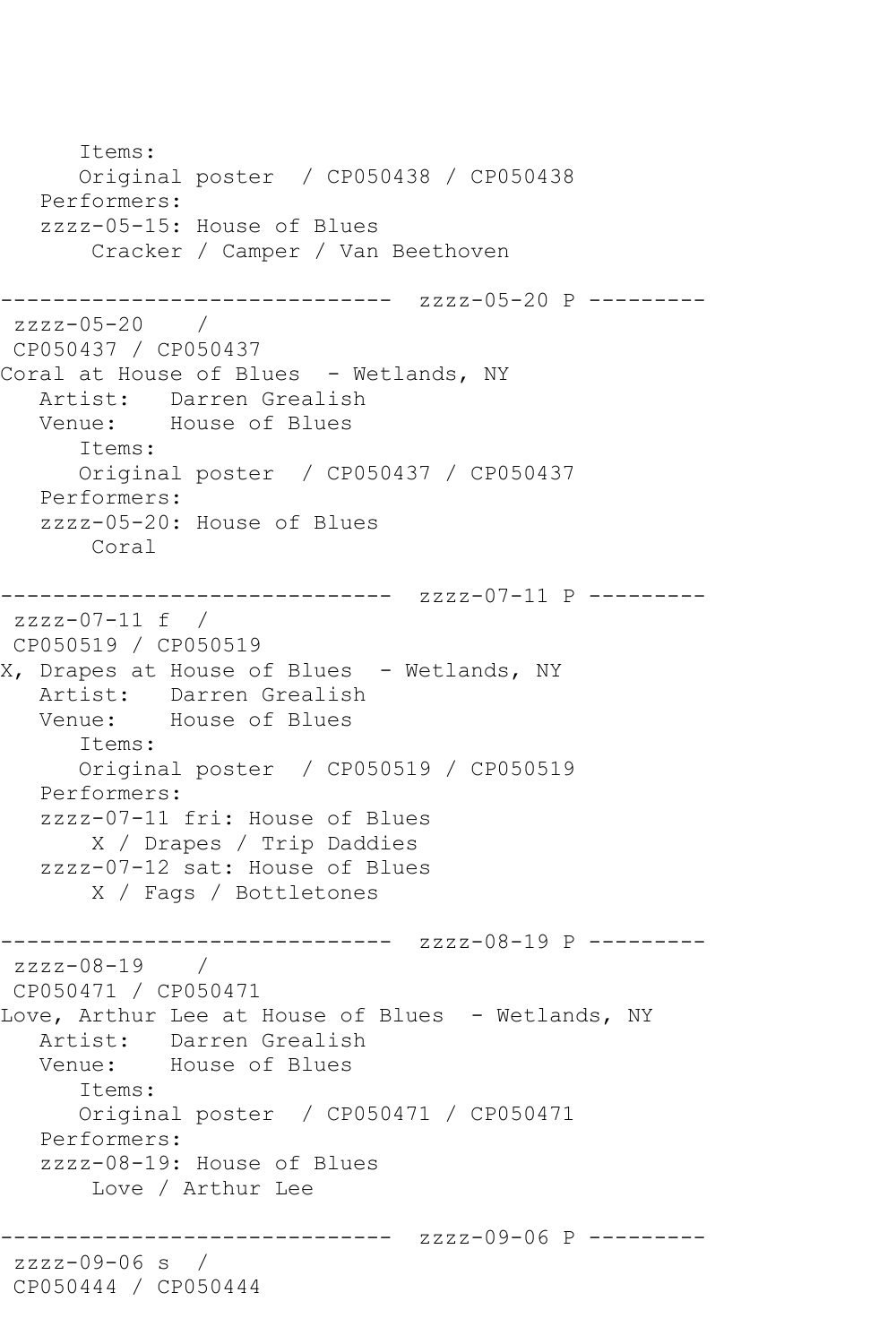De La Soul at House of Blues - Wetlands, NY Artist: Darren Grealish Venue: House of Blues Items: Original poster / CP050444 / CP050444 Performers: zzzz-09-06 sat: House of Blues De La Soul ------------------------------ zzzz-09-08 P -------- zzzz-09-08 / CP050488 / CP050488 Penny Wise at House of Blues - Wetlands, NY Benefit: 6 Nights of Hell Artist: Darren Grealish Venue: House of Blues Items: Original poster / CP050488 / CP050488 Performers: zzzz-09-08 zzzz-09-09: House of Blues Penny Wise zzzz-09-10 zzzz-09-11: House of Blues Penny Wise zzzz-09-14 zzzz-09-15: Glass House Penny Wise ------------------------------ zzzz-09-12 P -------- zzzz-09-12 / CP050468 / CP050468 L.A. Guns, Bullet Boys at House of Blues - Wetlands, NY Artist: Darren Grealish Venue: House of Blues Items: Original poster / CP050468 / CP050468 Performers: zzzz-09-12: House of Blues L.A. Guns / Bullet Boys / Lizzy Borden ------------------------------ zzzz-09-23 P --------  $zzzz-09-23$ CP701709 / CP701709 Soulfly, Ill Nino at House of Blues [Wetlands, NY] Notes: Limited Edition of 150 Artist: Jeral Tidwell Venue: House of Blues Promoter: Diesel Fuel Prints Items: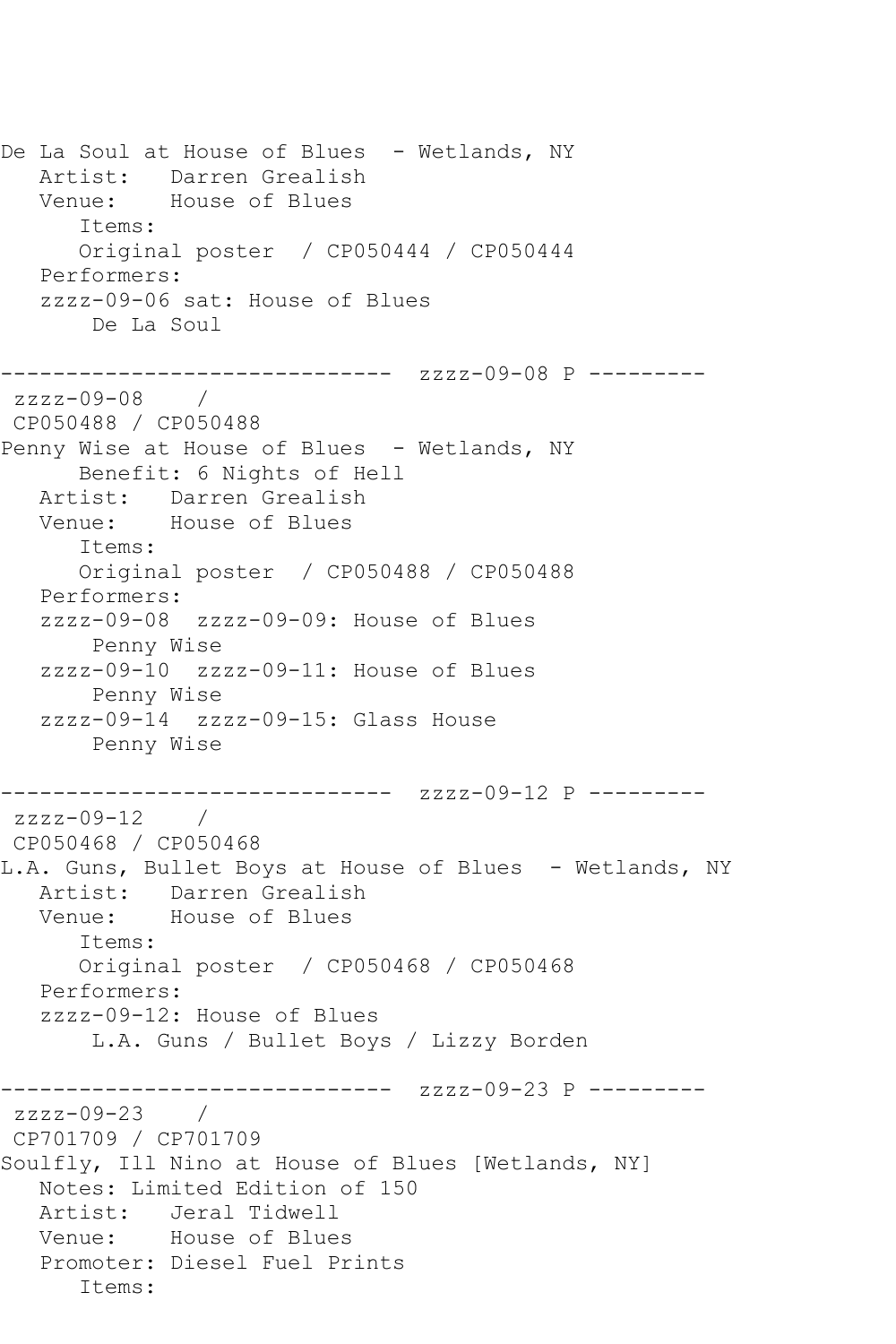Original poster / CP701709 / CP701709 (8-1/2 x 24) Price: 25.00 Performers: zzzz-09-23: House of Blues Soulfly / Ill Nino / Twisted Method / Twelve Tribes ------------------------------ zzzz-10-28 P -------- zzzz-10-28 m / CP050495 / CP050495 Residents at House of Blues - Wetlands, NY Artist: Darren Grealish Venue: House of Blues Items: Original poster / CP050495 / CP050495 Performers: zzzz-10-28 mon: House of Blues Residents zzzz-10-30 wed: House of Blues Residents ------------------------------ HOB zzzz-11-01 P -------- zzzz-11-01 / HOB CP030518 / NM10467 T-model Ford, Bad Man at House of Blues - Wetlands, NY Venue: House of Blues Items: Original poster HOB / CP030518 / NM10467 (13 x 19) Performers: zzzz-11-01: House of Blues T-model Ford / Bad Man ------------------------------ zzzz-11-05 P -------- zzzz-11-05 / CP050486 / CP050486 O.A.R., Maroon 5 at House of Blues - Wetlands, NY Artist: Darren Grealish<br>Venue: House of Blues House of Blues Items: Original poster / CP050486 / CP050486 Performers: zzzz-11-05 zzzz-11-06: House of Blues O.A.R. / Maroon 5 / Matt Nathanson ------------------------------ zzzz-12-18 P -------- zzzz-12-18 w / CP050454 / CP050454 Goldfinger, Story of the Year at House of Blues - Wetlands, NY